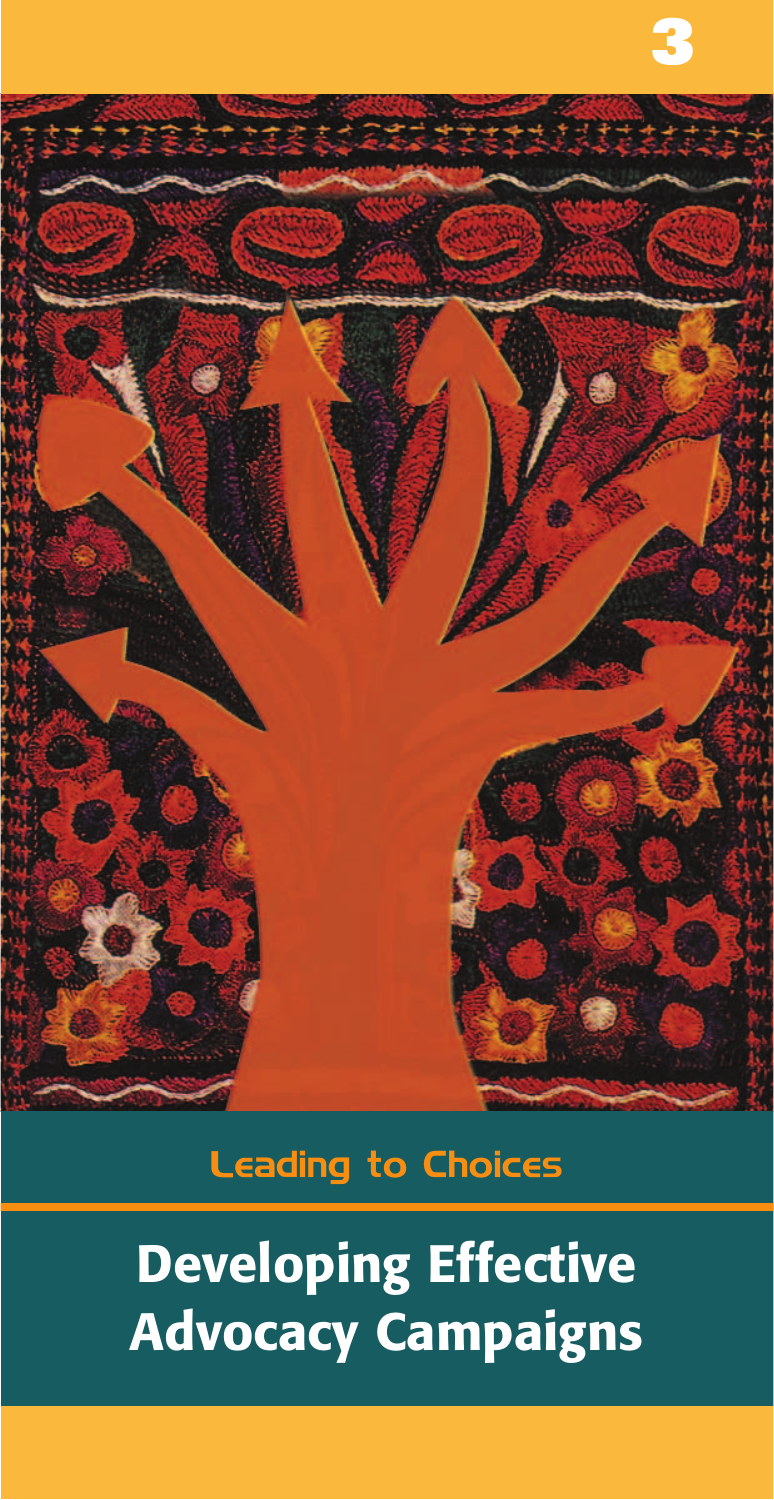# **Developing Effective Advocacy Campaigns**

**Nancy Flowers Rakhee Goyal**



**WOMEN'S LEARNING PARTNERSHIP** 

for Rights, Development, and Peace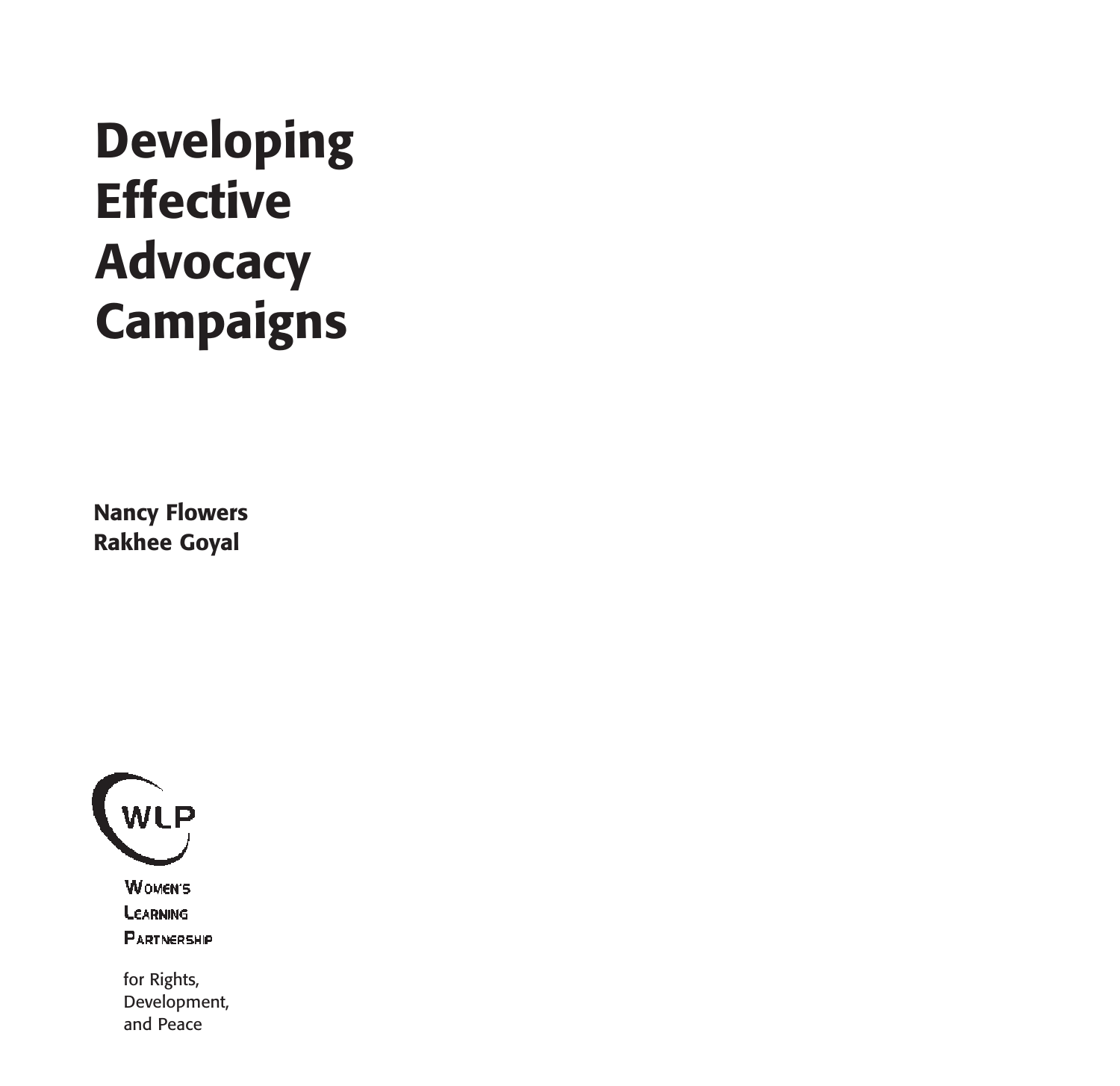# **Table of Contents**

| <b>Advocacy in Learning Societies:</b>               |  |  |  |  |  |  |  |  |  |  |  |
|------------------------------------------------------|--|--|--|--|--|--|--|--|--|--|--|
| <b>Exercises on Effective Advocacy</b>               |  |  |  |  |  |  |  |  |  |  |  |
|                                                      |  |  |  |  |  |  |  |  |  |  |  |
|                                                      |  |  |  |  |  |  |  |  |  |  |  |
| Exercise 3: Components of an Advocacy Plan 13        |  |  |  |  |  |  |  |  |  |  |  |
| Exercise 4: Developing an Effective Advocacy Plan 31 |  |  |  |  |  |  |  |  |  |  |  |

#### **Evaluating this Guide and Video**

#### **Women's Learning Partnership**

4343 Montgomery Avenue, Suite 201 Bethesda, MD 20814, USA Tel: 1-301-654-2774 Fax: 1-301-654-2775 Email: wlp@learningpartnership.org Web: www.learningpartnership.org © 2003 Women's Learning Partnership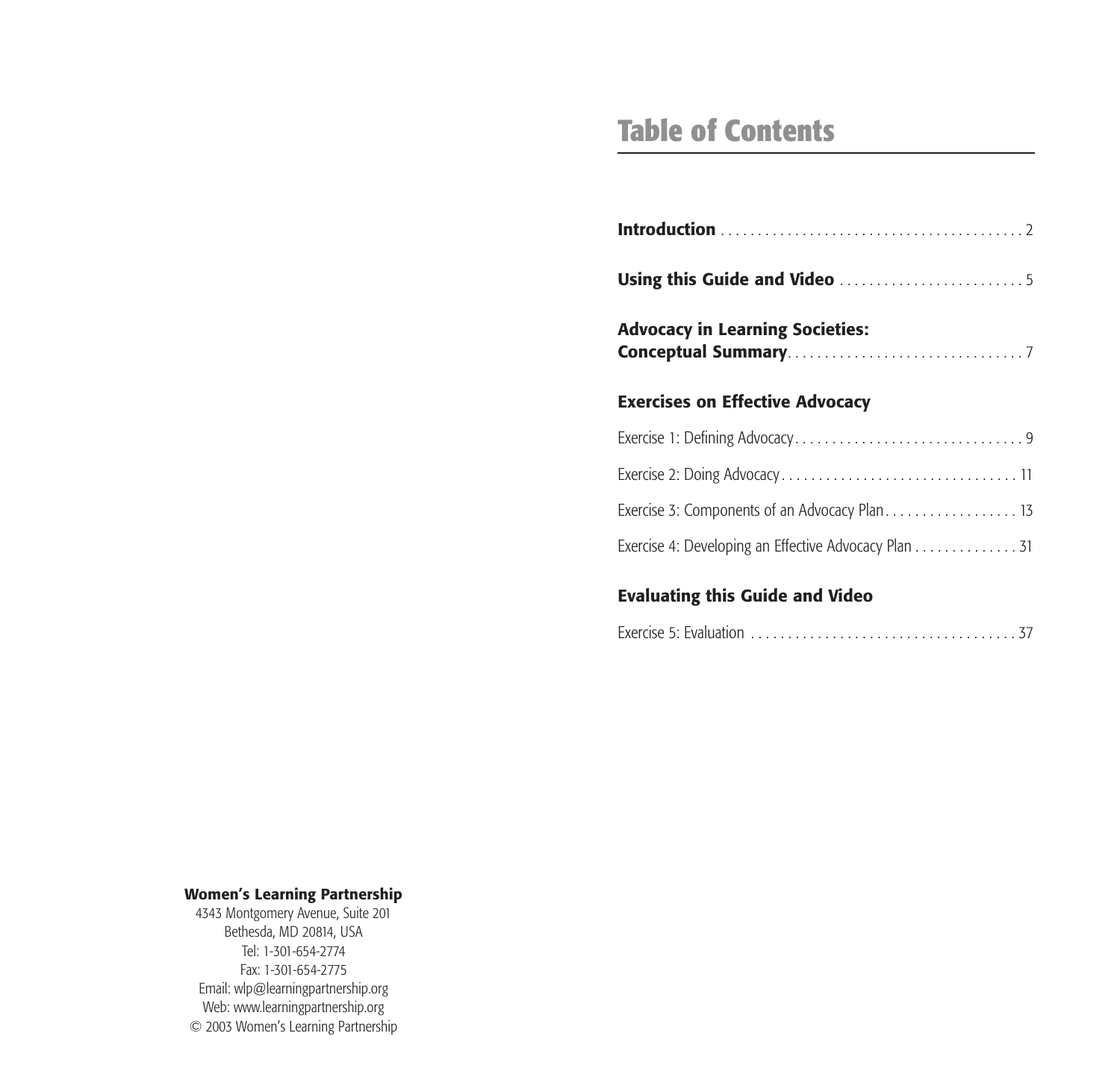# **Introduction**

In 2001, the Women's Learning Partnership H<br>Rights, Development, and Peace (WLP) and<br>its partners—the Association Démocratique<br>des Femmes du Maroc in Morocco, BAOBAB for n 2001, the Women's Learning Partnership for Rights, Development, and Peace (WLP) and its partners—the Association Démocratique Women's Human Rights in Nigeria, and Women's Affairs Technical Committee in Palestine—published *Leading to Choices: A Leadership Training Handbook for Women*. <sup>1</sup> The handbook promotes progressive and principled leadership skills for women and men, and explores the theoretical framework of participatory leadership in promoting democratic and egalitarian societies.

During the testing and evaluation process for *A Leadership Training Handbook for Women* WLP and its partners realized the need for additional training materials in three areas: facilitation, communication, and advocacy. Even experienced facilitators and trainers felt they would benefit from more skillbuilding exercises that apply the theoretical framework of participatory leadership to the strengthening of facilitation, communication, and advocacy skills.

In response, WLP produced a series of three *Leading to Choices* guides and videos: *Learning to Facilitate Interactively*, *Communicating for Change*, and *Developing Effective Advocacy Campaigns*.

- *• Learning to Facilitate Interactively* helps train facilitators to conduct effective workshops using inclusive and participatory strategies. Facilitators gain the skills to promote participative listening, share responsibility for leading activities, stimulate discussion, encourage enthusiasm for divergent opinions, and work cooperatively.
- *• Communicating for Change* provides material to help improve personal and organizational communication skills. The guide contains skill-building activities on how to create concise, compelling messages that resonate with specific audiences, how to create strategic communications plans to disseminate messages through locally appropriate communication channels, and how to convey messages through interviews with the media.
- *• Developing Effective Advocacy Campaigns* builds on the exercises on principled leadership and participatory communication found in the Learning to Facilitate Interactively guide<sup>2</sup> and the *Communicating* for *Change* guide<sup>3</sup> respectively. Successful advocacy campaigns enable disempowered and disenfranchised citizens to become effective change agents for influencing policy that impacts their lives. The guide contains skill-building activities on ways to define advocacy, analyze the components of an advocacy plan, and implement a successful advocacy campaign.

<sup>2.</sup> Specifically the exercises on "Power and Leadership" (*Learning to Facilitate Interactively*, pages 9 – 16).

<sup>1.</sup> *Leading to Choices: A Leadership Training Handbook for Women*. 2001. Bethesda, Maryland: Women's Learning Partnership.

<sup>3.</sup> Specifically the first three exercises on "Communication Skills" (*Communicating for Change*, pages 11 – 19).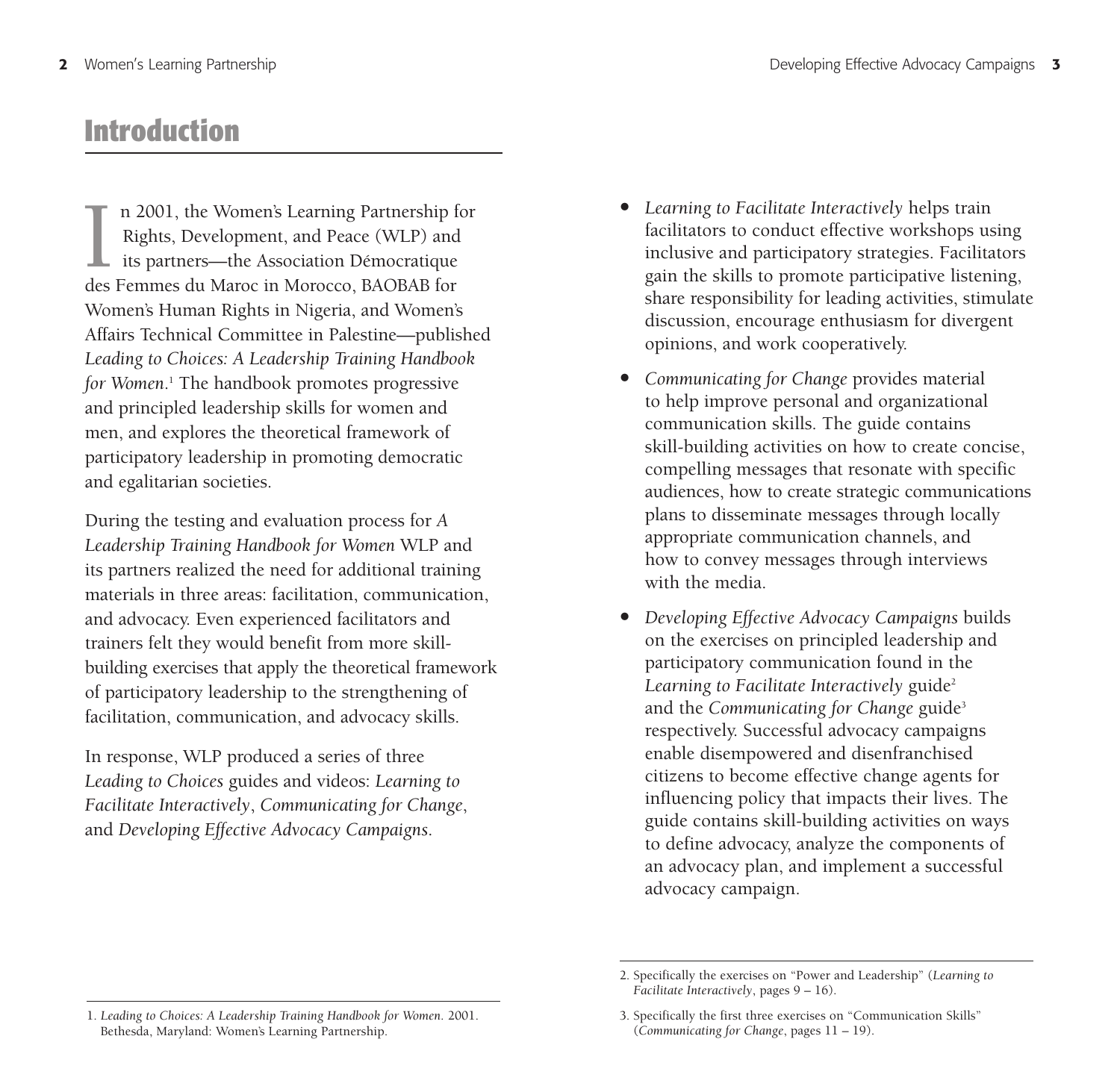The three guides and videos can each be used alone, together, or in conjunction with *A Leadership Training Handbook for Women*, either in an independent leadership training program or as components of other human rights, gender training, and skillbuilding projects. The exercises in these guides are presented as learning models intended to be revised and customized for the specific needs of various training groups.

# **Using this Guide and Video**

his guide begins with a brief summary of the conceptual basis for successful advocated Learning exercises that follow build on the concepts, enabling activists to explore and develop the conceptual basis for successful advocacy. Learning exercises that follow build on these cooperative, culturally-relevant advocacy strategies and campaign organizing. The guide concludes with an evaluation exercise to help participants assess what they have learned and to critique the learning process.

The *Developing Effective Advocacy Campaigns* video features successful advocacy campaigns in Jordan, Malaysia, Morocco, and Palestine. Activists share their strategies for protecting women from violence, defending human rights, and promoting citizenship rights. Zainah Anwar of Malaysia describes the campaign to develop and implement a Domestic Violence Act. Amina Lemrini of Morocco talks about the campaign to amend legislation to protect women from sexual harassment in the workplace. Suheir Azzouni of Palestine describes women's efforts to reverse regulations requiring them to obtain permission from male guardians before applying for a passport. Asma Khader talks about the campaign to eliminate honor crimes in Jordan. These scenarios are also featured in *A Leadership Training Handbook for Women*.

We recommend the following learning process:

- *•* Before meeting with other participants, read through the guide, watch the *Developing Effective Advocacy Campaigns* video, and begin thinking about using participatory techniques for effective advocacy.
- *•* Participate in the exercises provided in this guide.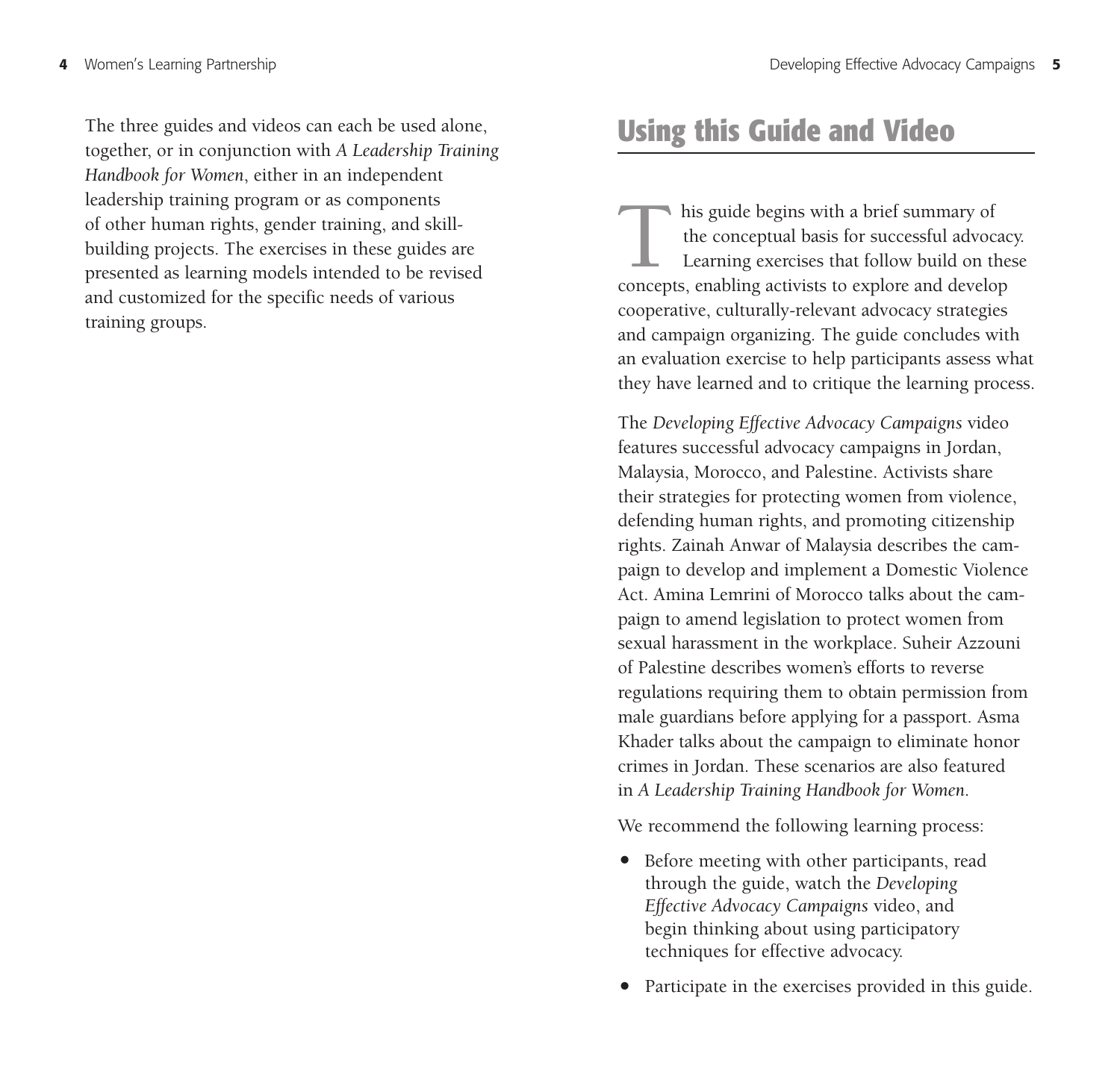- Watch the video again in conjunction with the third exercise—"Components of an Advocacy Plan"—on page 13.
- After completing the final exercise—"Developing an Effective Advocacy Plan"—participate with your group in the evaluation.

The basic premise of this guide is that inclusive, horizontal, and participatory leadership and communication styles help create more sustainable and effective partnerships of individuals who mobilize around a shared vision for advocacy. This approach can be useful whether advocating for improved workplace policies, community facilities, or constitutional reforms to guarantee human rights. Working cooperatively strengthens our individual goals and can help realize our collective vision for change.

# **Advocacy in Learning Societies: Conceptual Summary 4**

Filective advocacy in learning societies<br>requires participatory decision-making<br>skilled communication among individend<br>organizations working together to general requires participatory decision-making and skilled communication among individuals and organizations working together to generate positive change based on a shared vision.

The foundation of a successful advocacy campaign is a flexible partnership in which individuals collaborate in decision-making and decision-implementation. A campaign's impact and effectiveness depend on principled leaders who share power with team members, engage in dialogue, and foster trust.

An effective advocacy campaign is citizen-initiated and citizen-centered. It seeks to create change by drawing attention to a problem and directing policymakers to a solution. Using participatory, transparent, and accountable decision-making processes, successful advocacy brings about a change in the policy decisions that affect people's lives.

Each individual who engages in effective advocacy:

- *•* shares a long-term vision of change and is inspired by common goals
- *•* commits to using ethical means to achieve these goals
- *•* acknowledges and values others as genuine, whole human beings

<sup>4.</sup> This section is a summary of the ideas presented by Mahnaz Afkhami in "The Building Blocks of Leadership: Leadership as Communicative Learning," in *Leading to Choices: A Leadership Training Handbook for Women*.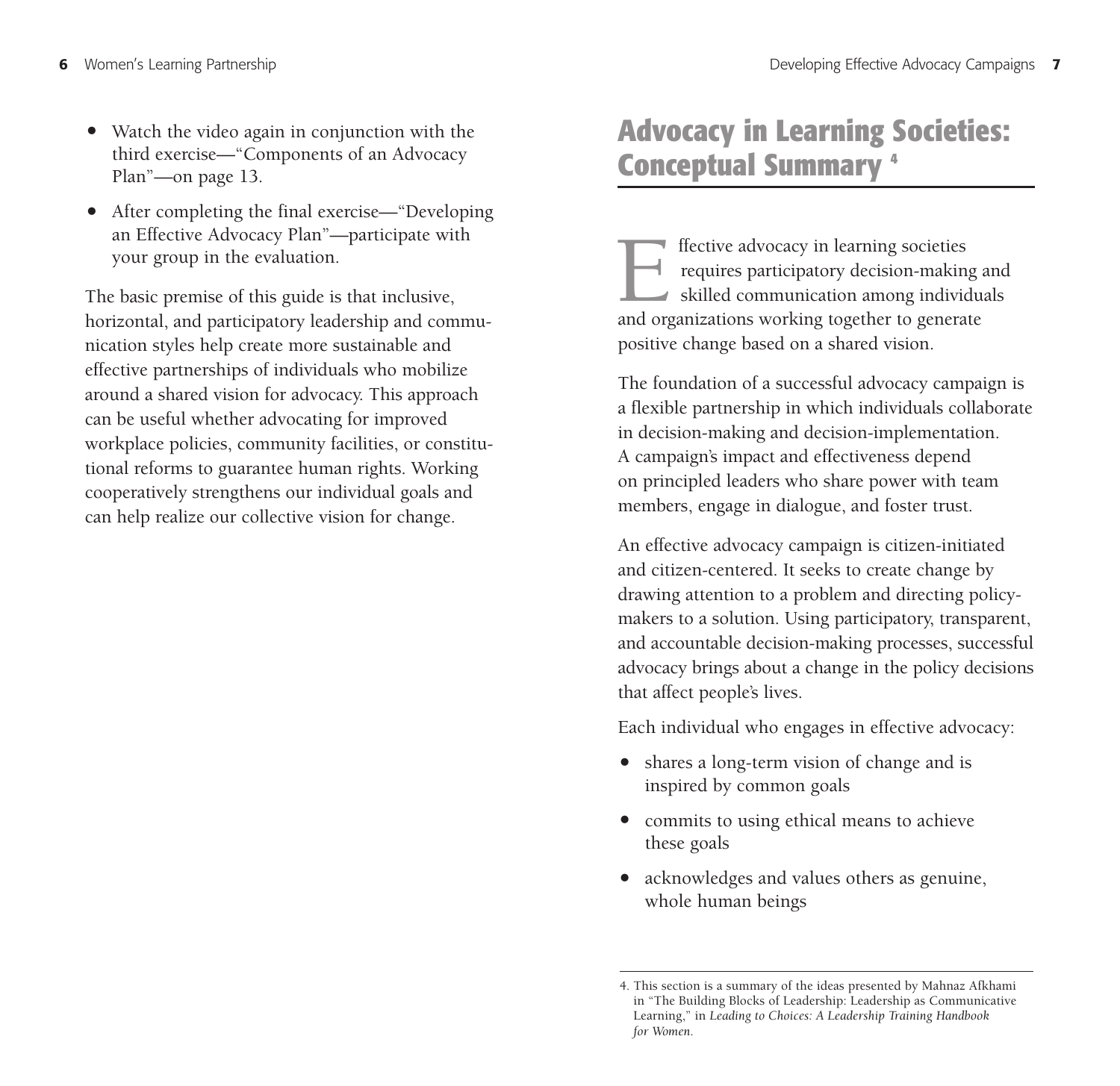- resolves to works as a team, share experiences and information, learn from each other, and build on each other's strengths
- *•* recognizes that every team member is creative and productive, and has something valuable to contribute
- *•* respects others' opinions and contributions
- *•* embraces diversity and works to overcome assumptions, prejudices, and antipathies
- *•* desires to serve others
- *•* trusts team members, is sensitive to the needs of others, and is guided by shared values, ethics, and principles
- *•* favors dialogue
- *•* perseveres when working cooperatively

Each participant who engages in such advocacy has a stake in the outcome of the advocacy effort, and the teamwork creates synergy: coordination, unity, and a sense of cooperation that make the whole larger than the sum of its parts.

In a learning society, no end—however lofty—justifies using unethical behavior to achieve it. Achievement is measured not just by whether goals are reached, but also by whether these goals are reached in a manner that reflects the authenticity, sincerity, and well being of participating members. The process reveals whether the group or society is democratic or authoritarian, egalitarian or elitist.

# **Exercises on Effective Advocacy**

#### **EXERCISE 1: Defining Advocacy**

#### **Objectives:**

- To explore the purpose and meaning of advocacy
- To develop a shared definition for advocacy

**Time:** 30 minutes

**Materials:** Paper or chalkboard, markers or chalk

- **1.** A volunteer writes the word ADVOCACY at the center of a piece of paper or chalkboard.
- **2.** Participants take a few minutes to reflect on advocacy campaigns they know about.
- **3.** Taking turns, participants identify words, phrases, or concepts that they associate with ADVOCACY while the volunteer records them.
- **4.** When the group has generated a substantial list, participants consider some or all of the following questions:
	- *What are the different types of advocacy? What are some social, political, economic, cultural, or legal changes advocacy seeks to achieve?*
	- *What are some power imbalances that advocacy efforts seek to address?*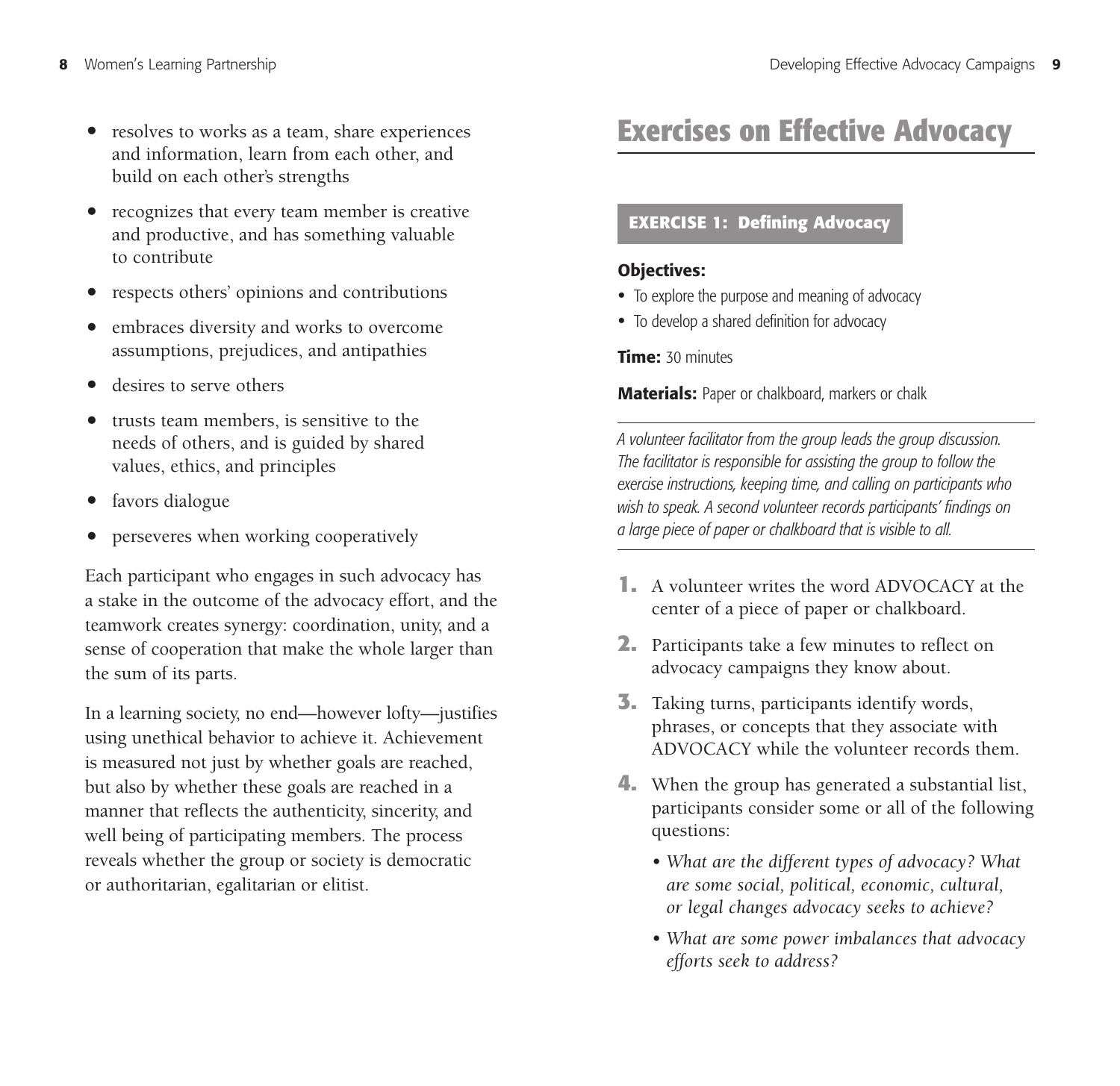- *Is citizen empowerment always a goal or outcome of advocacy? Why or why not?*
- *Is consciousness-raising always a goal or outcome of advocacy? Why or why not?*
- *Is policy change always a goal or outcome of advocacy? Why or why not?*
- *What are some other broad objectives of advocacy?*
- *Who are the audiences generally reached through advocacy?*
- *Who benefits from advocacy?*
- *Who is empowered through advocacy?*
- *What ethics and values do you associate with the term advocacy?*
- *What words do you use in the vernacular to explain advocacy? Are there difficulties in translating this word into other languages? (For instance, "advocate" in many languages means "lawyer.")*
- **5.** Based on this discussion, participants develop a working definition of advocacy that the group can agree upon. A volunteer writes the definition on a piece of paper or chalkboard.

# **EXERCISE 2: Doing Advocacy**

### **Objectives:**

- To discuss who participates in advocacy
- To analyze how to engage in effective advocacy

### **Time:** 30 minutes

**Materials:** Paper or chalkboard, markers or chalk

- **1.** Recall the group's definition of advocacy developed in the previous exercise.
- **2.** Participants discuss who participates in advocacy and how to engage effectively in advocacy efforts. A volunteer records participants' responses.
- **3.** Among the questions the group considers are:
	- *Who initiates advocacy?*
	- *Who carries out advocacy?*
	- *Does advocacy address the priority concerns of the initiators, doers, and/or beneficiaries? Is there a difference? Why or why not?*
	- *What kinds of activities does advocacy involve?*
	- *What are some challenges to doing advocacy?*
	- *In what ways can having a shared vision enhance the efficacy of advocacy efforts?*
	- *In what ways can having a rights-based approach to advocacy enhance its effectiveness?*
	- *What are the advantages to including diverse perspectives in advocacy?*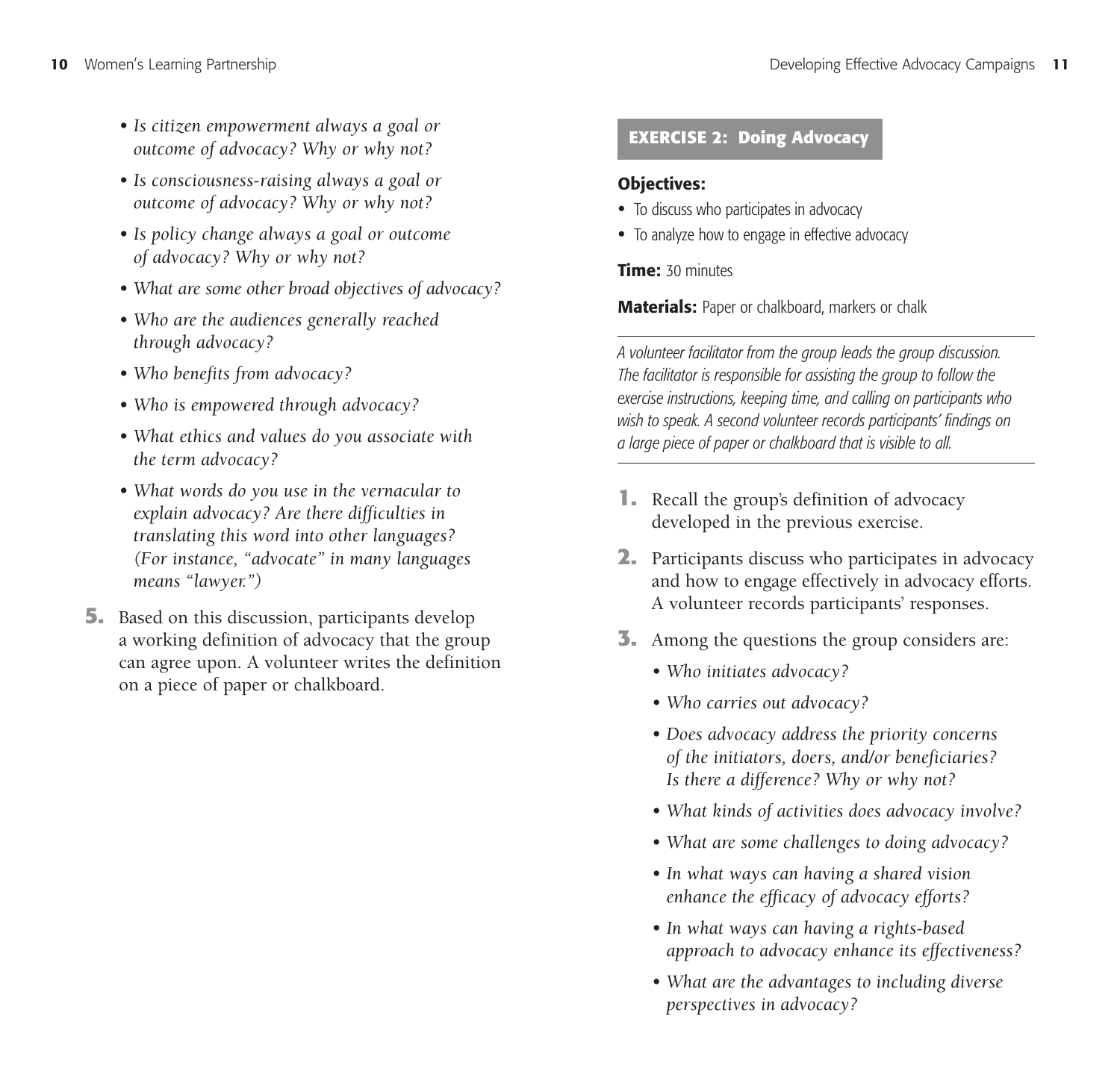- *What are some obstacles to the participation of diverse groups in advocacy efforts (such as people of a different gender, age, ethnicity, class, religion, profession, or ability)? How can these obstacles be overcome?*
- *How can the following help improve the efficacy of advocacy efforts?*
	- *participatory decision-making processes*
	- *principled leaders*
	- *skilled communicators*
	- *coalitions or partnerships*

#### **EXERCISE 3: Components of an Advocacy Plan**

#### **Objectives:**

- To identify and analyze the components of an advocacy plan
- To learn about examples of advocacy strategies and campaigns

**Time:** 120 minutes

**Materials:** *Developing Effective Advocacy Campaigns* video, video player, television, large piece of paper or chalkboard, markers or chalk

- **1.** A volunteer writes the words COMPONENTS OF AN ADVOCACY PLAN at the top of a piece of paper or chalkboard.
- **2.** Taking turns, participants identify the components of an advocacy plan while a volunteer records this information on the paper or chalkboard.
- **3.** Keeping this discussion in mind, view the *Developing Effective Advocacy Campaigns* video in which four women activists present advocacy strategies used in campaigns to defend women's rights in their countries.<sup>5</sup>
	- Zainah Anwar describes the campaign to create a legislative act that makes domestic violence a federal crime in Malaysia.

<sup>5.</sup> Although the examples of advocacy campaigns shown in the *Developing Effective Advocacy Campaigns* video involve creating new law, reforming existing law, or urging the implementation of law, advocacy efforts address many other kinds of problems and issues as well such as patriarchal attitudes, cultural practices, or institutional policies.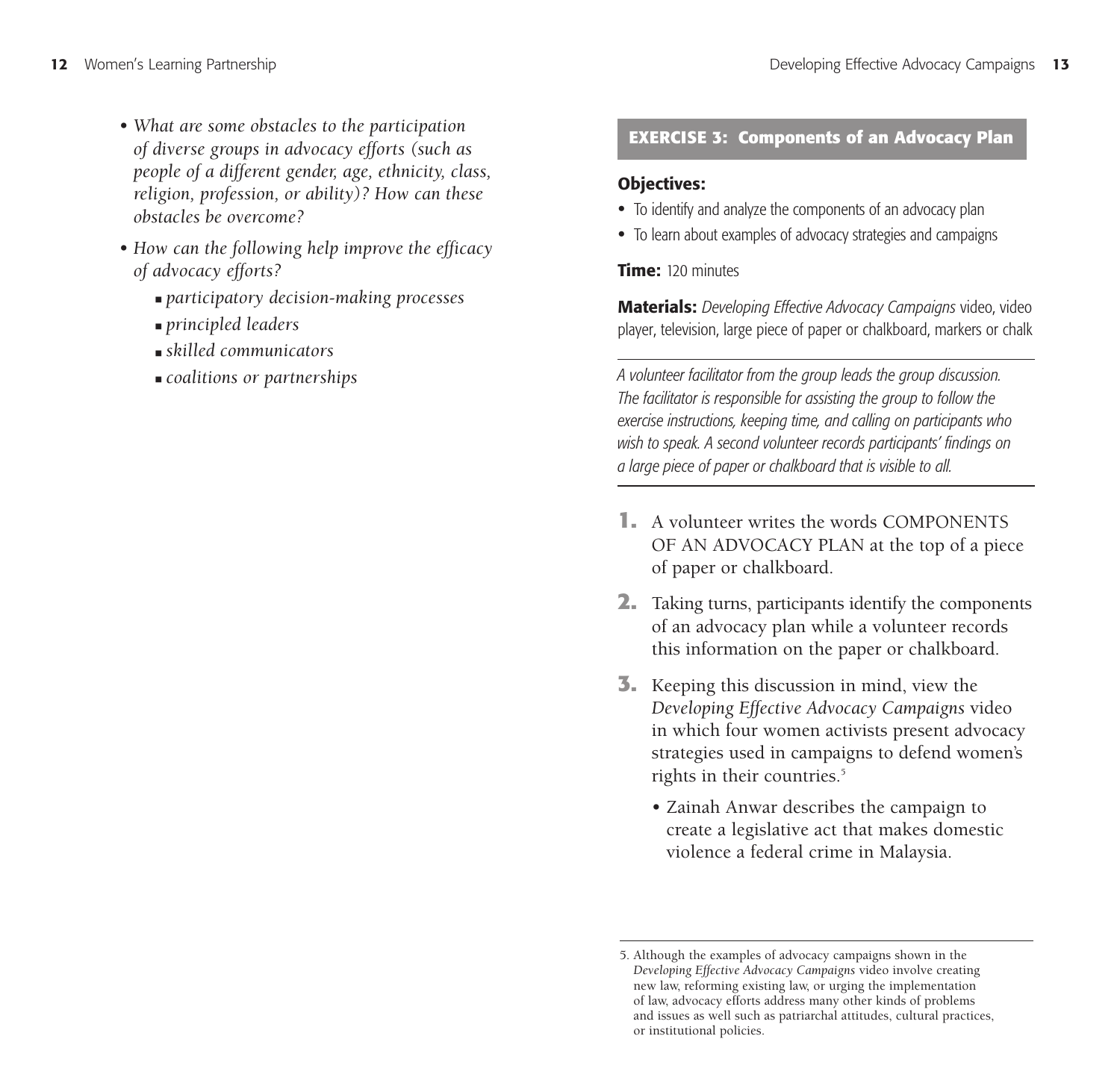- Amina Lemrini talks about efforts to amend the Moroccan penal code and labor code to protect women from sexual harassment in the workplace.
- Suheir Azzouni describes Palestinian women's efforts to reverse regulations requiring them to obtain written permission from their male guardians before applying for a passport.
- Asma Khader discusses the campaign to seek harsher penalties for perpetrators of honor crimes in Jordan.<sup>6</sup>
- **4.** A volunteer then reads aloud the following information drawn from the video—a description of the main components of an advocacy plan:

# **Components of an Advocacy Plan**

- **A.** Identify the mission
- **B.** Build a coalition
- **C.** Develop a shared vision
- **D.** Formulate and implement strategies
	- *legal strategy*
	- *research strategy*
	- *political strategy*
	- *negotiation strategy*
	- *media strategy*
- **E.** Rethink strategies
- **F.** Measure success of short-term outcomes
- **G.** Evaluate progress toward realizing the long-term vision

From *Leading to Choices: Developing Effective Advocacy Campaigns* video. 2003. Bethesda, Maryland: Women's Learning Partnership.

- **5.** After viewing the video, the group discusses the following questions:
	- *Of the components you identified earlier in this exercise, which additional ones might you use in any one of the four campaigns shown in the video?*
	- *Does a campaign need all the components of an advocacy plan listed above? Why or why not?*
- **6.** Participants divide into small teams. Using the four campaigns as examples, each team:
	- examines in depth one or more components of an advocacy plan described in the video
	- discusses how to implement those components
	- prepares a synopsis of their discussions
- **7.** A spokesperson from each team presents a synopsis of their discussion to the entire group. This synopsis highlights the questions that generated differences of opinion or greater discussion.
- **8.** In their teams, participants discuss some or all of the questions listed:
	- **A. Identify the mission:** In the video, Asma Khader describes an encounter with a woman who was distressed that her husband received only a six-month prison term for murdering their unwed daughter, whom he had raped and impregnated. Says Khader, "Her husband was able to get this short sentence because according to the customs and traditional

<sup>6.</sup> Case-study scenarios and exercises on these four campaigns are found in *A Leadership Training Handbook for Women*. For exercises on the Malaysia campaign, see Session 11 from the handbook, entitled "How do we share responsibilities and results?" (pages 95-99). For the Palestine campaign, see Alternative Scenario 5, "Lobbying for the right of women's citizenship in Palestine" (pages 123-124). For the Morocco campaign, see Alternative Scenario 6, "Organizing to protect the legal rights of women employees" (page 125). For the Jordan campaign, see Session 1, "Who is a leader?" (pages 29-32).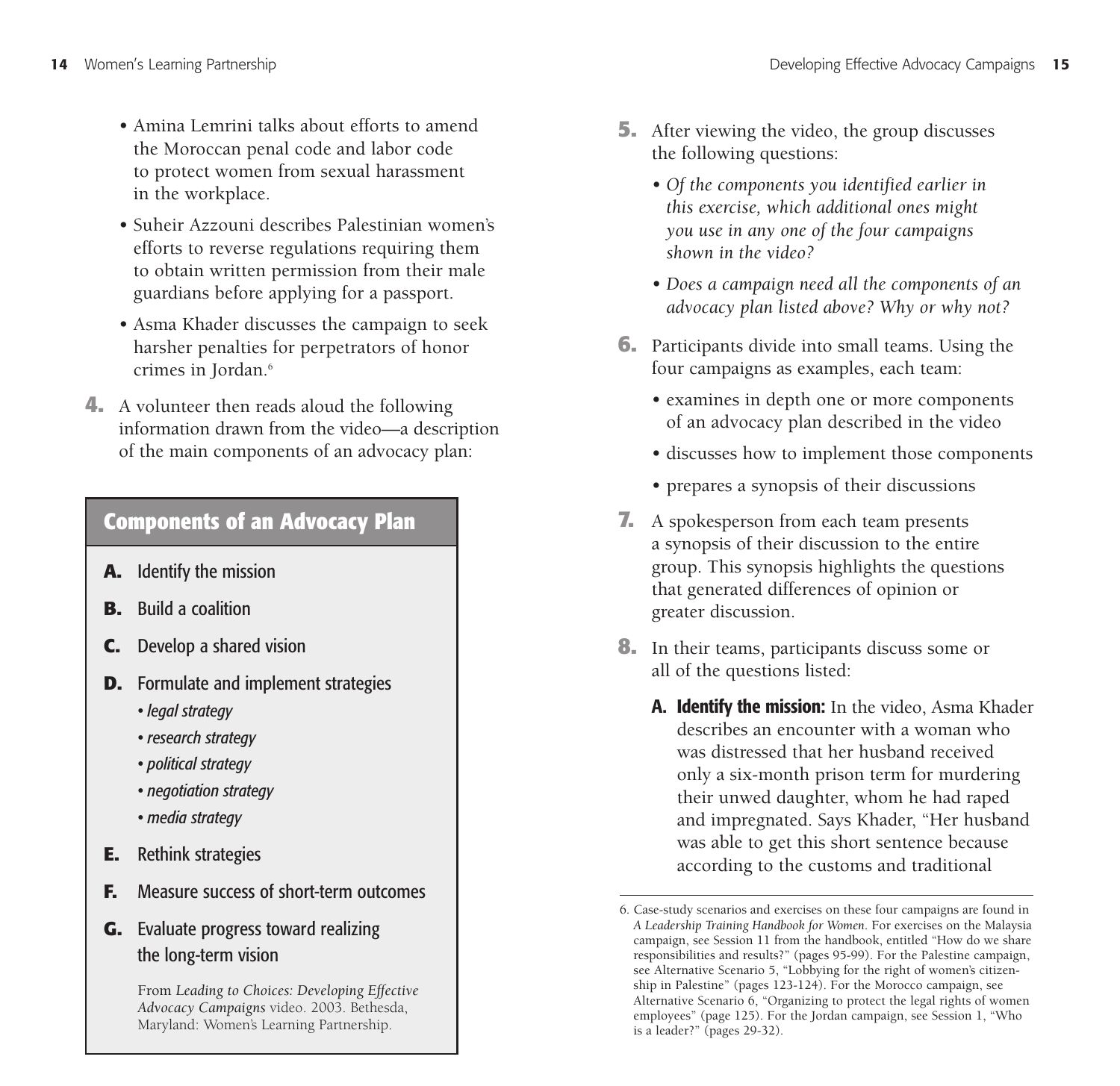values, for a girl to be pregnant out of [wedlock] dishonors the family. Because of that, the man has a right to clean the honor by committing this crime." Zainah Anwar says of their campaign's mission: "There wasn't a law that made domestic violence a crime. So in order for women to get the men to stop beating them, there was a major obstacle.... We decided what we wanted to do was to campaign for a domestic violence act—to make domestic violence a crime in Malaysia." About the Morocco campaign, Amina Lemrini explains that one day, textile factory worker women came to their association and said 210 of them were on strike, "not for reasons of salary or other issues, but because they were victims of sexual harassment.... Sexual harassment in our country is taboo. Women do not speak of it." Describing the mission of the Palestinian campaign, Suheir Azzouni says, "We were told as women that we have to obtain the written permission of our guardians in order to obtain passports. It was really shocking."

- *Who identifies the issue to be addressed in an advocacy campaign as a problem?*
- *Who is directly affected by the problem?*
- *Who cares most about solving the problem, including those not affected?*
- *Whose interests will be promoted through the campaign?*
- *Is it important for an advocacy campaign mission to present a policy solution? Why or why not?*
- *In what ways can identifying a mission help to map better the short-term goals, strategy objectives, and appropriate actions to achieve each objective of an advocacy campaign?*

### **B. Build a coalition:**

**i. On the importance of coalitions.** According to Khader, an advocacy campaign involves working with others "in an atmosphere of teamwork rather than as individual heroes." Concurring, Anwar says that if you want to bring change to a society, "you have to convince the authorities, you have to convince the public that there is a widespread public demand for this. The only way you can do that is if you build a coalition, if you work together with other people to support your cause." Moreover, says Anwar, "being inclusive, being consultative, being unselfish about power is very, very important because if you want to bring change, you cannot monopolize the issue.... [T]he diversity of voices, the diversity of groups and the spread of the groups that supports the issue is very important." Azzouni adds to this, saying "We have to be persistent, support each other, work together, and have a long term strategy in order to be able to win... and the more leaders we have within our community that means the easier it will be to achieve more goals and objectives." Furthermore, says Azzouni, "Shared leadership is possible because one has to see that one cannot be strong in every aspect. There are different strengths in every person and in every group, and it would be wise to make space, to give space to these people to show their strengths and capabilities and skills."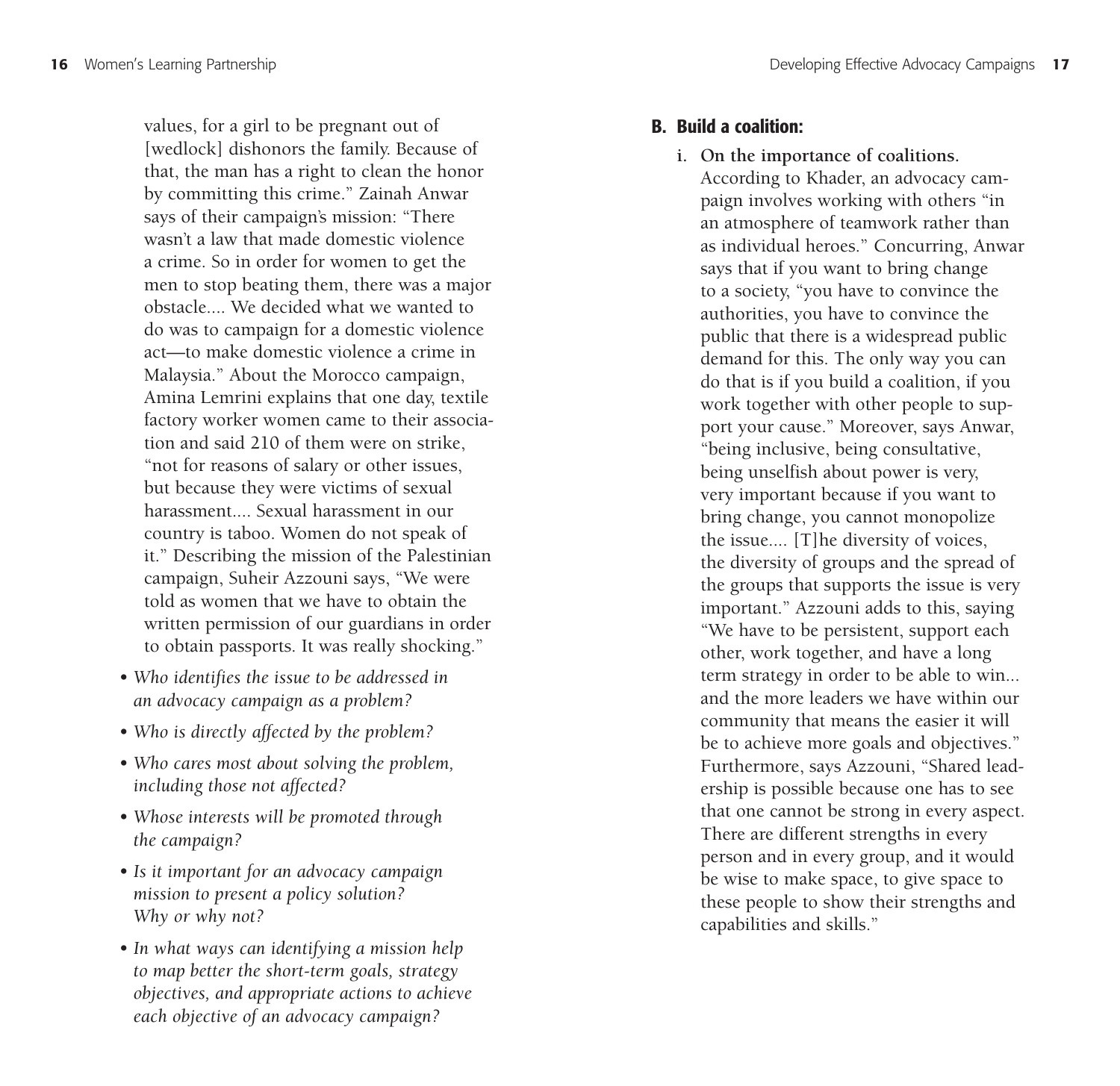- **ii. On the workings of coalitions.** Mahnaz Afkhami says the essential factor in developing a learning community "is individuals who deeply respect each other and have a total understanding of the importance of the others opinion, of input, of collaboration.... Working together gives us the benefit, the wisdom, of each of our experiences, our histories, our cultures, our methodology, our challenges and our solutions."
- **iii. On coalition membership.** In Jordan, the most active persons in the diverse coalition to fight honor crimes came from the media and the legal profession because these groups were able to document the stories and were in touch with victims, perpetrators, and their families. Says Khader, "The lawyers came from the courtrooms where they were watching and monitoring the trials and felt the injustice." Coalition members in the Moroccan campaign, according to Lemrini, included the Moroccan Union of Labor, of which the women were a part. Indeed, the union was their first ally. "In cooperation with this union," she says, "we [the Association Démocratique des Femmes du Maroc] launched the campaign." Anwar explains that her advocacy group—the Joint Action Group on violence against women—deliberately brought together different groups to show authorities that the demand for the domestic violence act did not come from one small, isolated group. The goal was to show, she says, "that there is a huge coalition of different groups—women's groups, lawyers, trade union people, academics—to show the diversity of

voices from different sectors of society that are demanding for such a legislation." Speaking about the Palestinian campaign, Azzouni says the members of their coalition are women from different political and interest groups who have been active all along, and professional women who felt this was the right time "to work for a society that has a human culture and no discrimination according to race, color, religion, or ethnic background. These women felt for years they were working for the liberation of the homeland," she explains, "and now is the time to work for social equality within their own society."

- *What are some benefits of working in a coalition?*
- *What are some drawbacks of a coalition?*
- *How can including both the initiators and beneficiaries in a coalition help increase its effectiveness?*
- *In what ways can including many voices and groups strengthen a coalition? In what ways can they weaken a coalition?*
- *What are obstacles to including a multiplicity of voices? How can they be overcome?*
- *In what ways can a coalition capitalize on the strengths and skills of its members?*
- *What role, if any, should "experts" have in a coalition?*
- *How can coalitions be set up and function so every coalition member feels involved and invested?*
- *What decision-making processes can help strengthen a coalition? Should coalition members engage in joint decision-making or merely implement decisions made by others? Should some coalition members initiate their*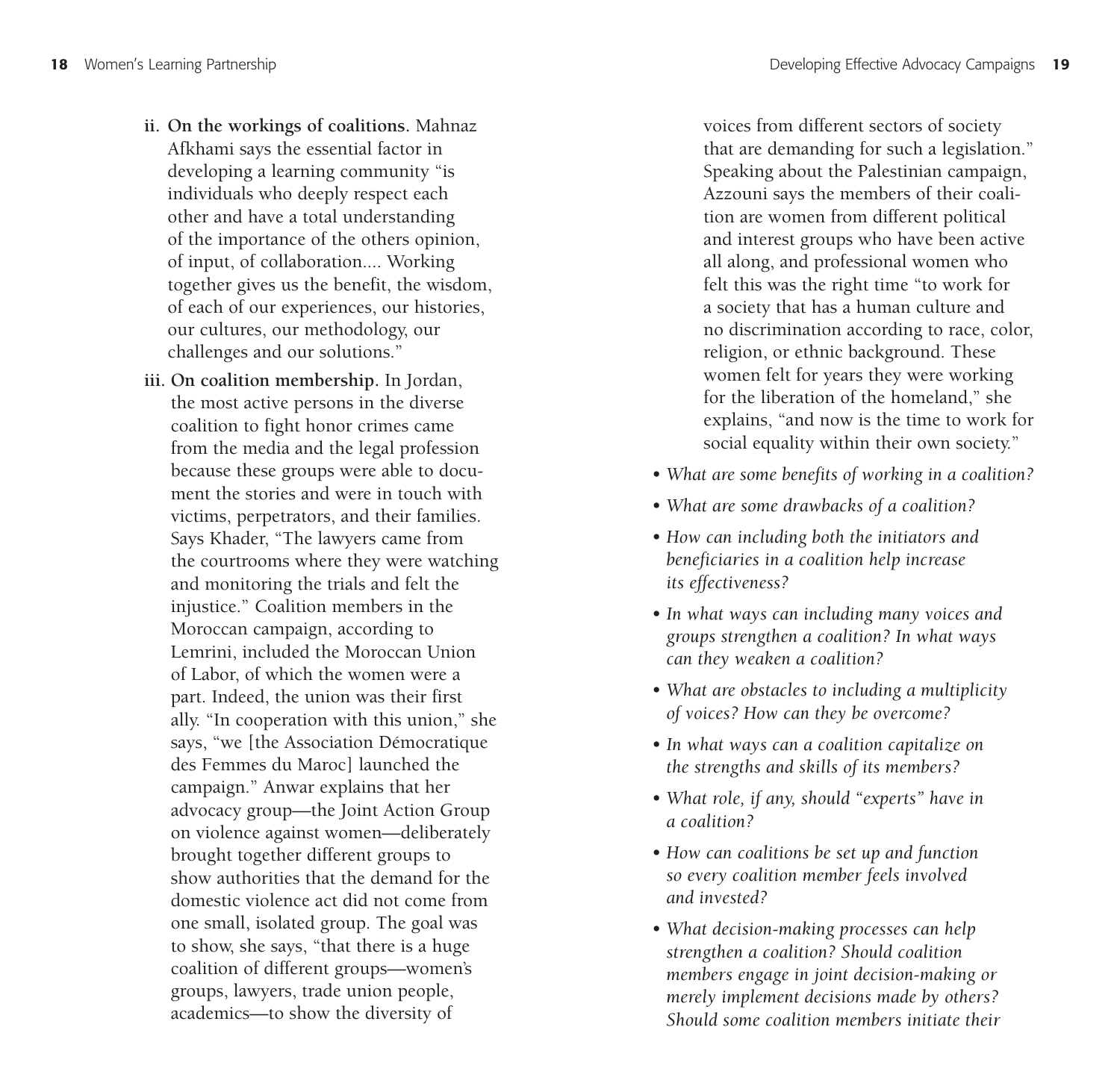*own actions and mobilize resources to implement their actions? Explain why.*

- *How can coalition members share responsibilities, while ensuring that they meet their individual objectives?*
- *How can each coalition member's contribution be valued and respected? In what other ways can coalition members enhance interactions with each other to further their advocacy efforts?*
- *What communication techniques can help minimize conflict and maximize cooperation within a coalition?*
- *How can stereotypes or presuppositions about each other impede the workings of a coalition? How can you overcome them?*
- *Are inclusive and participatory leadership styles more likely to help sustain a coalition? Why or why not?*
- *How can you use information and communication technologies to help strengthen a coalition?*
- *Are there drawbacks to using participatory or coalition-building methods? If so, what are they? Is it still worth investing the time and resources to promote participation, inclusion, and coalition-building? Why or why not?*
- **C. Develop a shared vision:** "The primary element of a social advocacy strategy is a vision," says Amina Lemrini. " It is necessary to have a really good vision of what you want to do and to have clear objectives." Khader says in the video that the shared vision in the Jordan campaign "was that human rights are for all and discrimination should not be accepted either by human rights principles or by the constitution of Jordan." Anwar says that in the Malaysia campaign, "We were all committed to a common vision, no woman

deserves to be beaten.... [T]hough we came from different backgrounds and each of our organizations had different priorities, not necessarily domestic violence, we were all working because of that shared vision."

- *Should a vision help set the maximum and minimum acceptable goals or outcomes of an advocacy campaign? Why or why not?*
- *Should a vision help shape concrete and measurable objectives of an advocacy campaign? Explain.*
- *Should a vision change over the duration of a campaign? What are the benefits and drawbacks of a flexible and adaptable vision?*
- *What are some obstacles to developing a shared vision among diverse groups or even like-minded groups or individuals? How would you overcome the obstacles?*
- *In what ways can a shared vision help to mobilize diverse groups or individuals?*

#### **D. Formulate and implement strategies:**

**i. Using constitutional and international legal frameworks.** Anwar says the legal strategy in the Malaysian campaign was to "make domestic violence a crime but the religious department said, 'This is a family matter, not a criminal matter'...so if you want to make domestic violence a crime under family law it will come under the jurisdiction of each different state. But there is no assurance that if you turn it into a family matter, every state will make domestic violence a crime under the family law. So it was a very important strategy that we said, 'This is a crime. We want it under federal jurisdiction. We only want one law, one domestic violence act to apply to all Muslims and non-Muslims.'"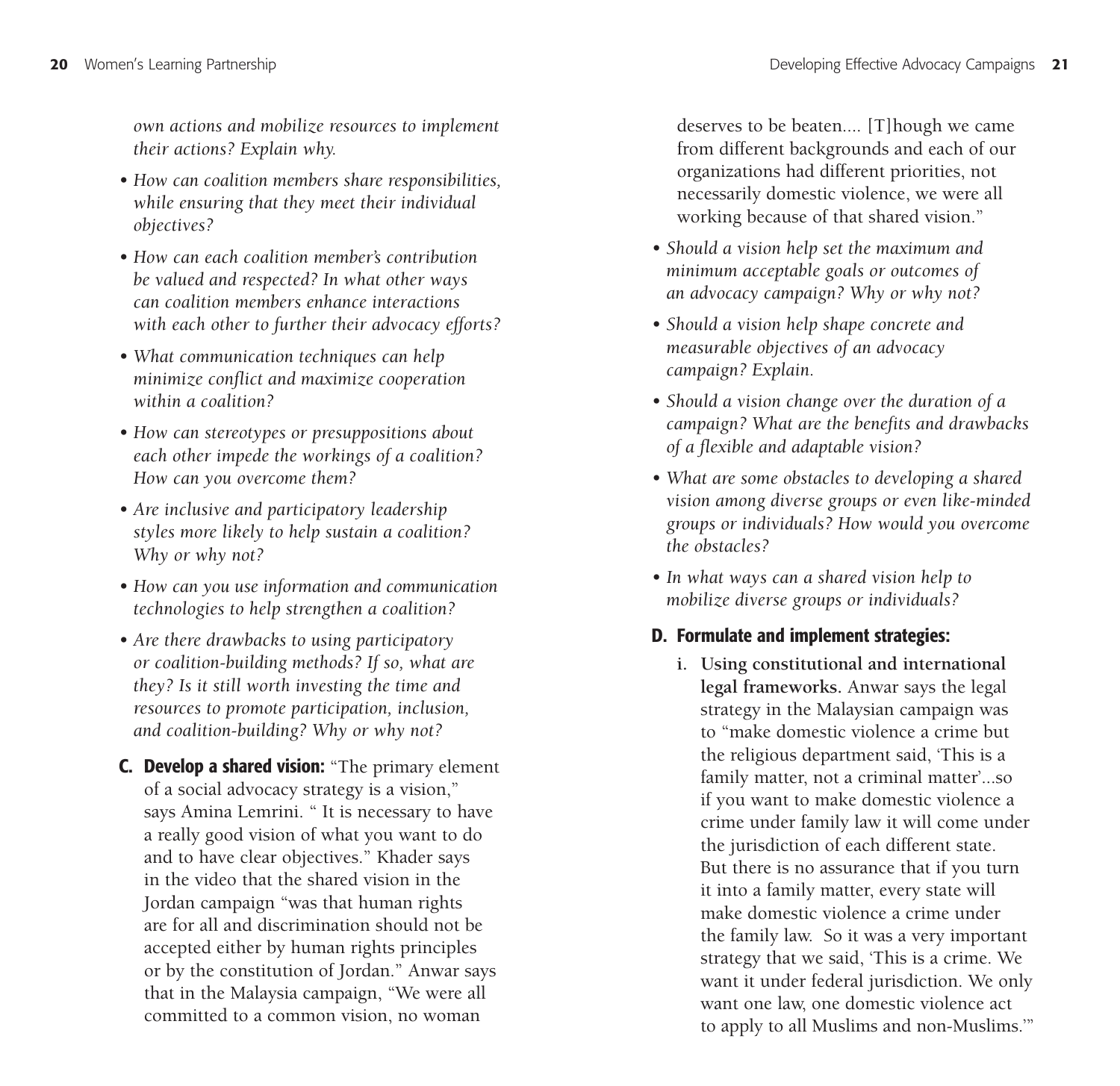- **ii. Using research studies.** In Morocco, campaigners conducted two studies to support their cause. "We first launched a research study to learn more about the psychology of this phenomena," says Lemrini. "The second study was on judicial research to examine Moroccan legislation concerning sexual harassment and violence against women in general.... [We] organized a meeting to present the results of the research studies. We invited the Minister of Labor, the Minister of Justice, and the Minister of Women's Affairs. We also invited unions, human rights organizations, penal law experts, and social law specialists. This was an avenue to gain validity for our work and to ensure that when we presented our proposition [for legislative reforms] it would be viewed as a credible proposition."
- **iii.Using marches, demonstrations, and petitions.** During the first legislative elections in Palestine, campaigners held a demonstration to express their opposition to the passport regulation. Azzouni says this was the first march ever held against the Palestinian Authority. "Eight of the candidates running in Ramallah joined us and they all voiced their complete support to women's issues." Azzouni also describes in the video how petitions in their campaign used "more or less official language... protesting what is happening in a very nice and polite way. The petition was distributed to all the women's organizations who were helping with collecting signatures, and then we sent all these signatures to President Arafat by fax."

**iv. Negotiating with policy-makers and government agencies.** In the Malaysia campaign, Anwar's coalition decided to negotiate with policy-makers. "We decided to take the initiative," she explains, "because we wanted a domestic violence act. We wanted it to be negotiated on our terms, on our demands. So the Association of Women Lawyers drafted a domestic violence bill and that became the basis of our negotiation with the government. The government then formed an interagency committee that included us, the women's groups, and the religious department, the welfare department, the police and the attorney general's chambers—all the different agencies of government that would be involved in the implementation of such an act. So our model, our draft law, became the basis of the negotiation." In Morocco, explains Lemrini, "We drafted a memorandum with the proposed amendments to the labor code and the penal code. The memorandum was signed by nine associations—six women's associations, two unions, and one human rights association—giving more weight to our memorandum. We sent it to the Minister of Justice and to the Minister of Labor. The third step was to follow through with this work at the parliamentary level. We organized a dinner meeting with members of parliament and presented our memorandum for amending the two codes. We also had the media participate in our meeting." In Palestine, Azzouni says, "[The deputy minister] was invited to come to our office. He came with a sheikh.... In that room there were forty very strong women who had a long history of experience and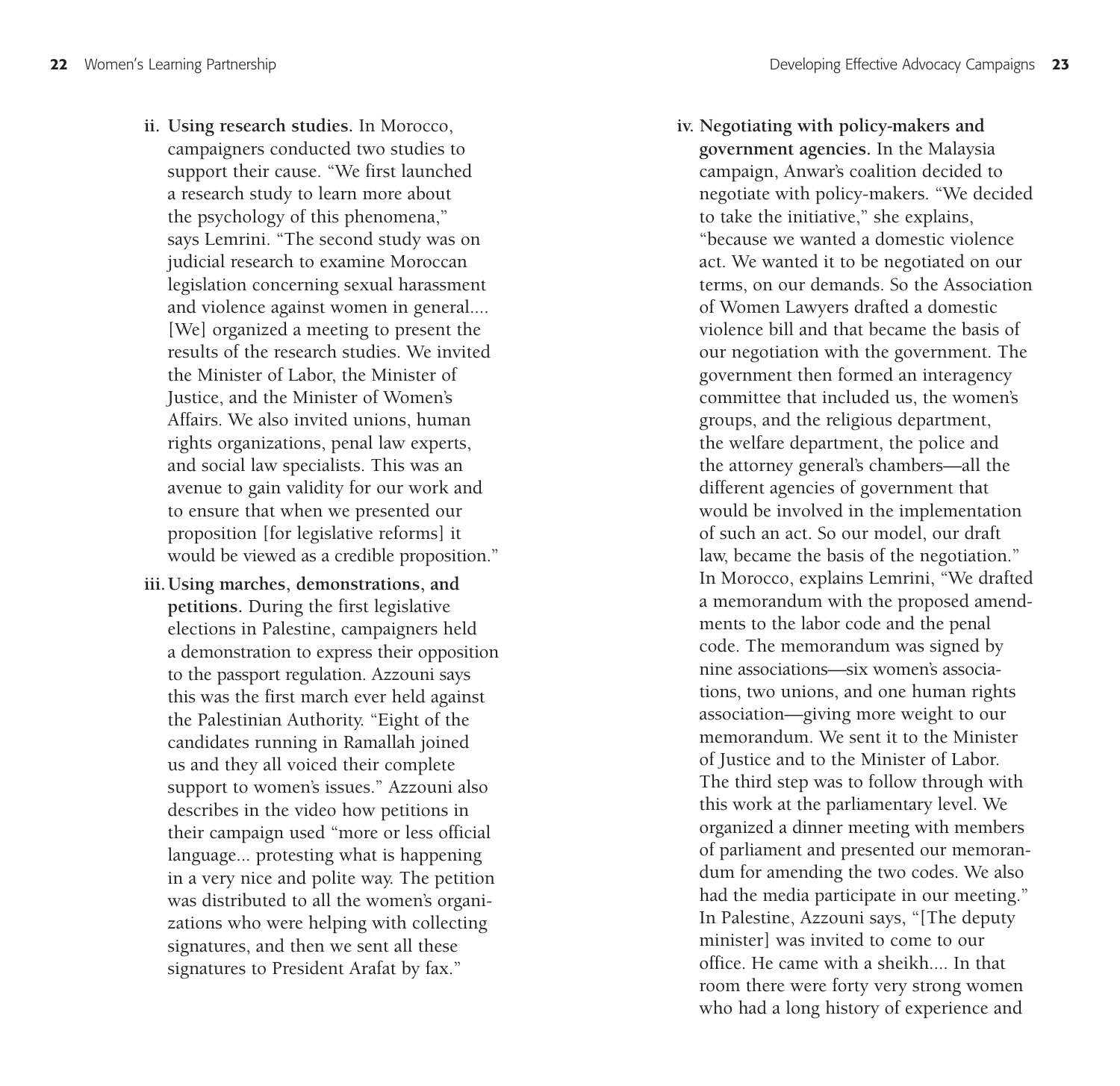struggle for liberation of the homeland ...and then the women started telling about their experiences." Of the Jordan campaign, Khader says that their message to decision-making bodies was that Jordan has commitments to women's rights and human rights according to both the constitution and international conventions. The campaign stressed that the government should amend legislation to incorporate women's rights and human rights principles, in keeping with their responsibility for achieving those commitments.

**v. Raising public awareness through the media.** Anwar discusses the Malaysian efforts to raise awareness about domestic violence through public campaigns in shopping complexes; walks, fun fairs, and concerts at which photographs, stories, and other material on domestic violence are presented; annual women's day events focusing on domestic violence; and feature stories in the media. Anwar describes how these events attracted women who were battered and willing to speak to the public and the press. "So the press then had case studies in which they could [show] this is a real problem," she says. "Women don't enjoy being beaten." In Palestine, efforts to raise awareness through the media included writing newspapers articles and granting radio interviews. Campaign members also participated in live television shows where they would phone-in questions to guest policy-makers and seek accountability in a public forum. Says Azzouni, "The Deputy Minister was supposed to be live on TV that day and we knew that by coincidence because we called the TV

station.... We asked him if we really applauded in vain and if the future Palestinian state would take women's concerns and rights into consideration."

- *Brainstorm on other advocacy strategies besides the legal, research, political, negotiation, and media strategies listed.*
- *How can including a combination of strategies help improve the efficacy of an advocacy campaign?*
- *Should the use of communication technologies such as radio, television, email, and websites be a strategy in every campaign? Why or why not?*
- *In what ways can current events such as elections, policy meetings, or recent news stories offer opportunities for a campaign? Are there specific strategies that can help maximize the opportunities? If yes, what are they?*
- *Are there specific strategies that can help reduce the impact of potential threats or risks to a campaign? If yes, what are they?*
- *Should the process of implementing strategies reflect a coalition's values? Why or why not?*
- **E. Rethink strategies:** During the Malaysian campaign, an obstacle emerged after the start of negotiations between the coalition group and the government. A representative of the government's religious department claimed that a domestic violence act could not apply to Muslims because in Islam a man has a right to beat his wife. "So then we had to restrategize how we deal with this obstacle," says Anwar, "and that was where my group, Sisters in Islam, came in. One of the things that we did was to come up with a little booklet, a question and answer booklet, and the title is *Does A Muslim Man Have The Right To Beat His Wife*.... We used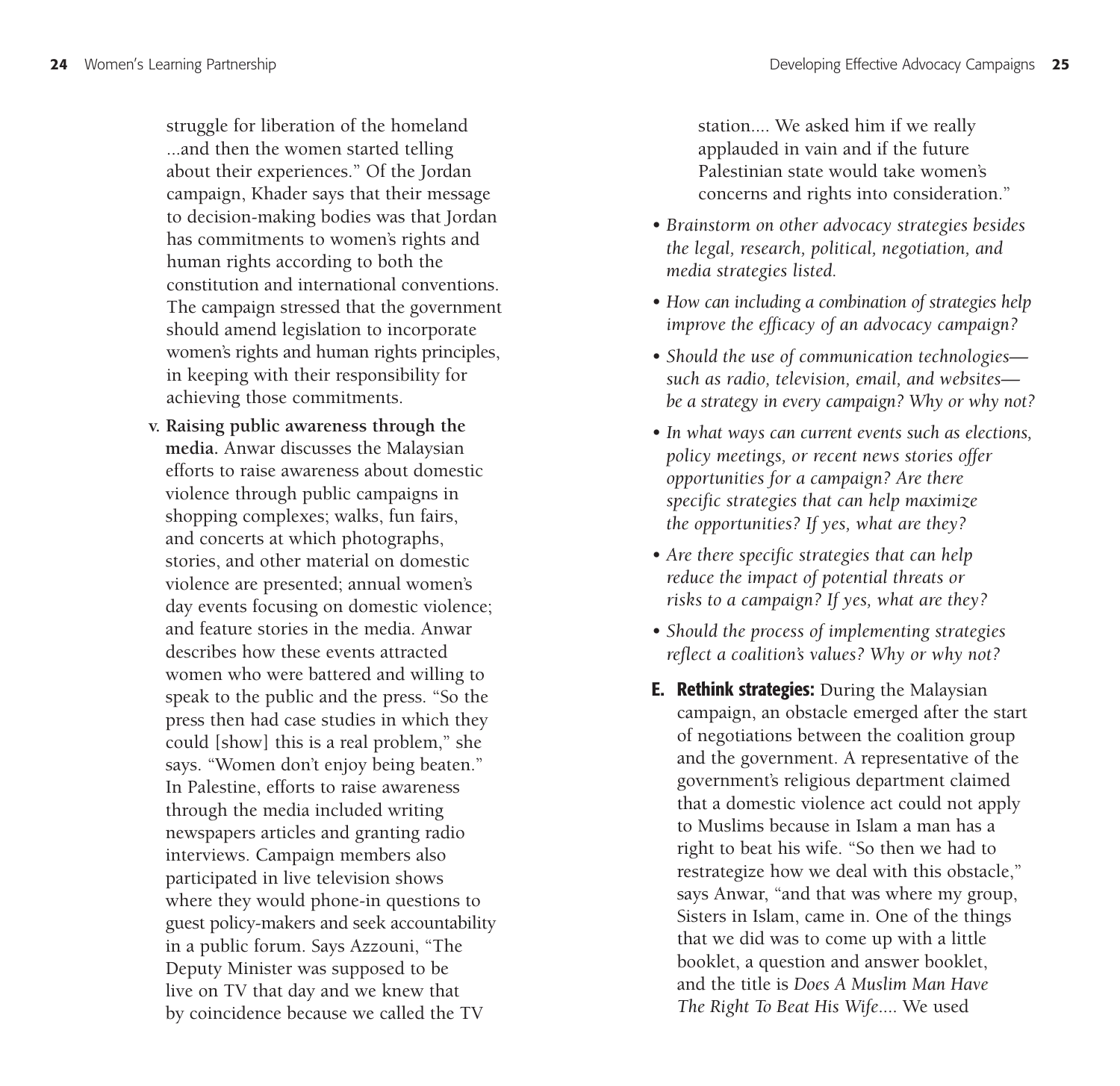verses in the Quran, we used the traditions of the prophet, to show that Islam actually promotes a relationship of compassion, of justice, of equality between a man and a woman." In the Jordan campaign, Khader says that no one within the country's traditional power structures wanted to see any changes. They were happy with the current situation. Her group confronted this "by showing very clearly that this practice [honor crimes] is against the religion. It has nothing to do with Islam, which is the religion of the majority. We try to show how unjust it is and that Islam and the community cannot accept these unjust systems. Also we try to show them that it is according to the constitution and to the legal framework we have that this is not accepted."

- *What events or conditions can lead to the need to rethink strategies?*
- *What are the benefits of rethinking strategies?*
- *Does having to rethink strategies imply poor campaign planning? If not, why not?*
- **F. Measure success:** The success of the Jordanian campaign against honor crimes was measurable on several levels according to Khader. The first result was that the debate became public and the issue was no longer taboo. "The second result," she says, "was that women started to seek help. They know that there are groups who are supporting them. The third result was that the government encouraged some legal amendments, which is not 100% helpful but anyway it is a sign that they are under pressure.... The fourth result was that public opinion has moved more and more to support the campaign." For the Malaysian campaign to implement a

federal domestic violence act, Anwar remarks that it took nine years of campaigning and negotiating with the government before legislation was finally passed by parliament in 1994. "Even after it was passed by parliament," she says, "it was not implemented because of further objections, so it was another two years of campaigning and lobbying before the act was implemented in 1996. So it took altogether really eleven long years of negotiating, campaigning, raising public awareness before we finally got the act implemented. Within the first few years of the implementation of the act there was a huge jump in the numbers of reports to the police on cases of domestic violence." Lemrini describes the Morocco campaign against sexual harassment in the workplace in similar terms. "[Our] proposed amendments to the labor code have been accepted by the government," she says. "However, they have yet to be debated and adopted in parliament. The [penal code] must next go to the government and then to the parliament. What is interesting is that there is now an understanding of the basic concepts underlying amendments to the two codes." Still, says Azzouni, it is important to express gratitude to the supporters of any campaign, regardless of whether the campaign has reached a clear victory. "In public relations and lobbying it's always good to remember to thank people, because you will need them again. It's not wise to just make enemies. It is always good even to make friends, and to make people feel that it's always a win-win situation and never a win-lose situation."

*• What are the benefits of setting quantitative and qualitative indicators, criteria, or benchmarks to measure short-term outcomes or successes?*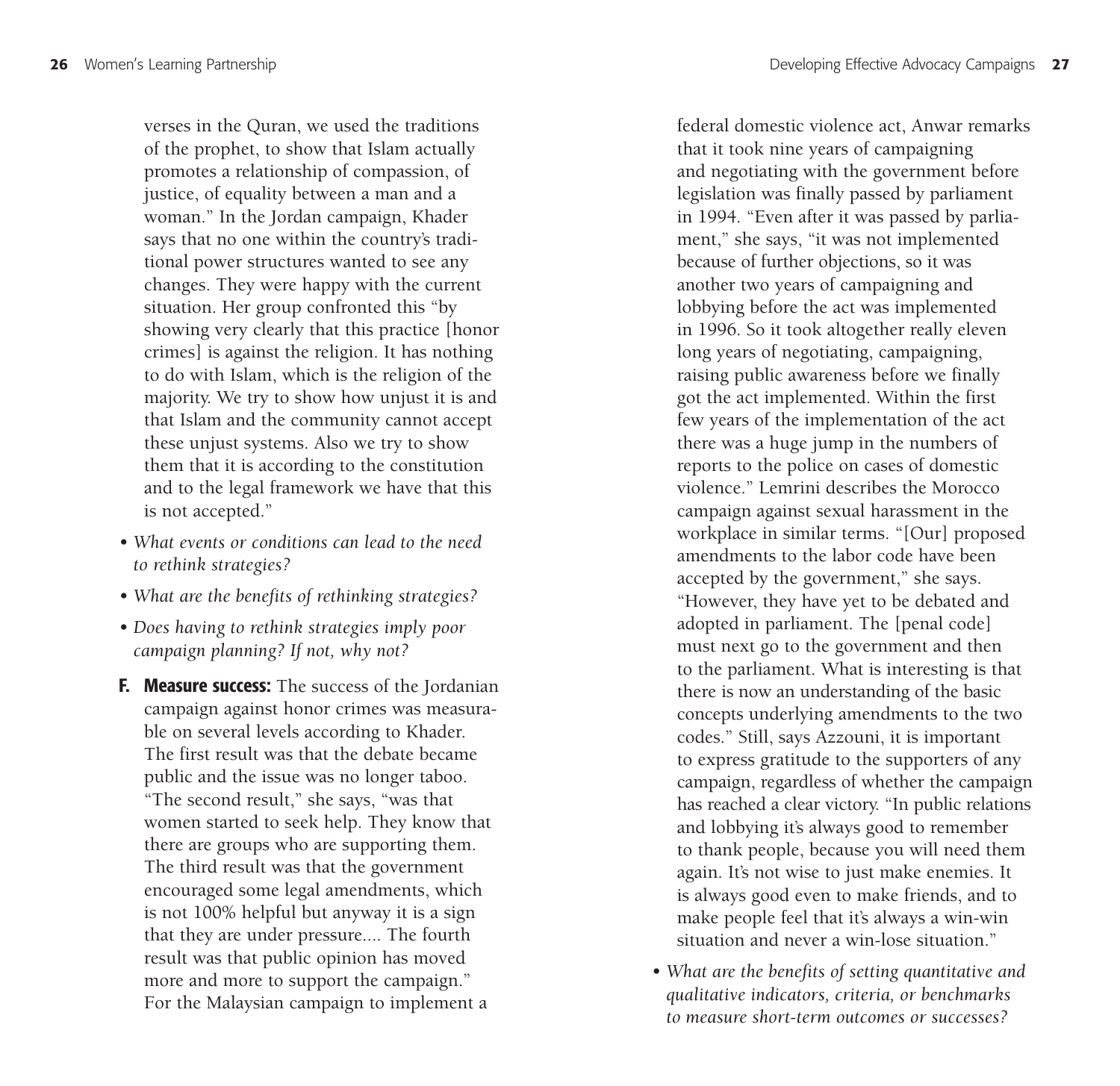- *What are the drawbacks of setting quantitative and qualitative indicators, criteria, or benchmarks to measure short-term outcomes or successes?*
- *In what ways can measuring the impact of an advocacy plan help improve future campaign planning?*
- *Why is it important to celebrate personal and organizational achievements during a campaign?*
- *How can remaining gracious and diplomatic help ameliorate problems that may arise during a campaign or help prepare ground for more effective campaigning in the future?*
- **G. Evaluate progress:** On the future of the Jordan campaign, Khader remarks in the video that her group hopes, first of all, to amend the laws "in a very appropriate way, especially Article 98, which needs to be amended at least to raise the minimum sentence [for honor crimes]. Secondly we hope that we will have services for survivors and for possible victims like shelters, like legal, social, and psychological support, vocational training, and opportunities for a new life for those women. And thirdly that the community and society will change their mind about judging girls and women's lives in this very patriarchal way of control." Anwar says the Malaysia campaign is pushing for various amendments to the act, "and again we have realized it's not just enough to have it. If you have a law, but you don't change attitudes, the law has very little impact." Commenting on the progress of the Morocco campaign, Lemrini says that after seven years "the work is not yet finished. The parliament has yet to validate the two amendments. However, we believe that since there is a greater understanding of issues of sexual harassment,

this is already a victory for us." Azzouni's tone is more cautious. "We have to be very, very patient and see things as a process," she says. "In the first years we thought that we should get everything reversed [quickly] and we should really have equal rights as soon as the Palestinian authority takes over. But along the years we learned that these things do not happen overnight." She says the beauty of the campaign was that every person involved felt the sense of belonging and ownership. "Every woman and man, and there were men helping us, felt that this was his own or her own achievement and objective, that this was her own mission to stand against this discriminatory law. When we won everybody felt that they had contributed to this victory, and until now they say that we did it together."

- *Is the process of implementing an advocacy campaign linear? Does achieving the immediate policy objectives of a campaign signal its conclusion?*
- *What are the advantages to a spiral process of campaign planning which includes rethinking and reevaluating goals and strategies in keeping with the long-term vision of the advocacy campaign?*
- *Should evaluating the progress of a campaign towards achieving its long-term vision include an analysis of the process or means used to achieve the objectives? Why or why not?*
- *Why is it important for everyone involved in a campaign to feel a sense of ownership over the process and outcome of a campaign? Is this a good way to evaluate the progress of an advocacy campaign?*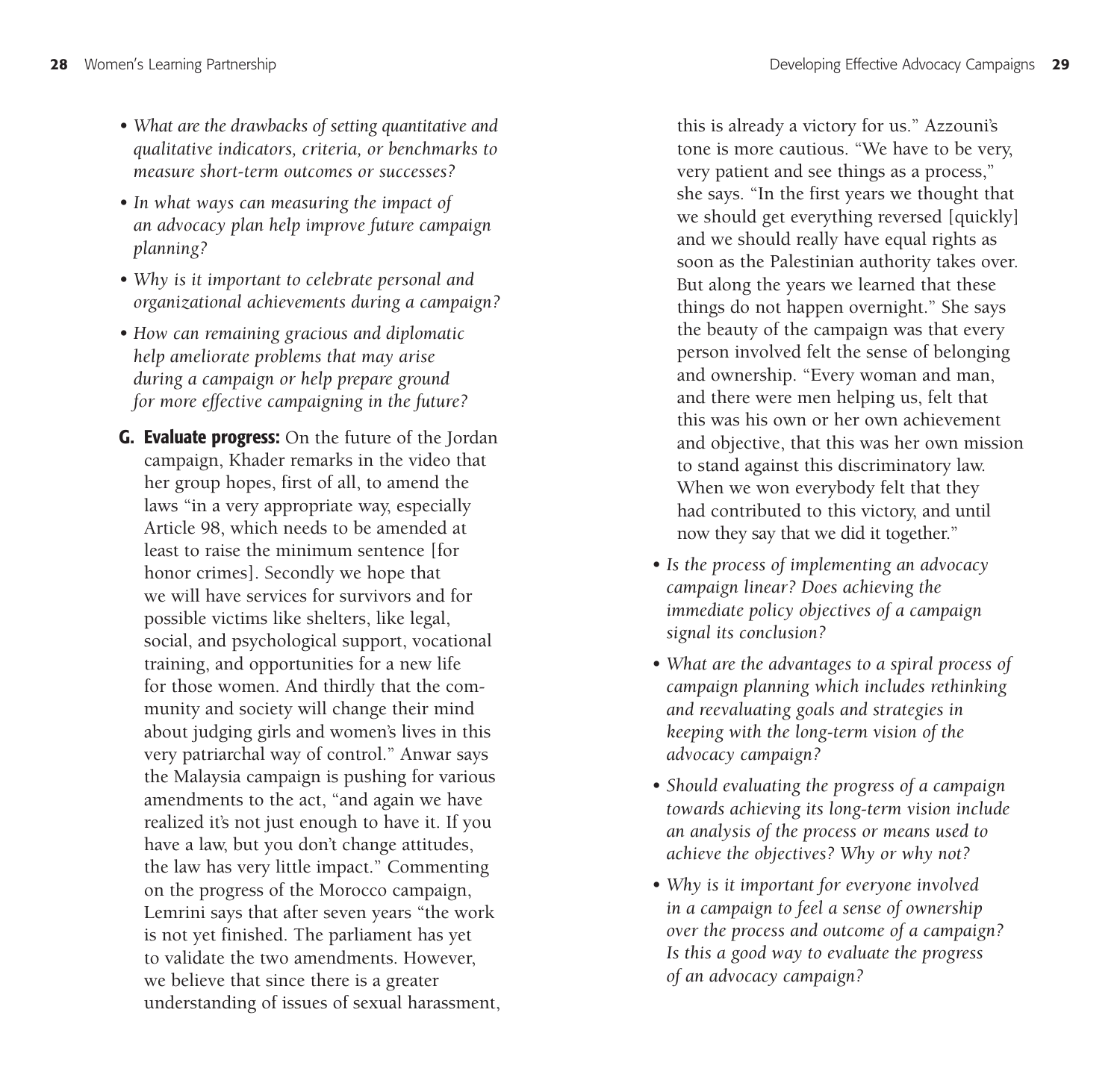- **9.** Evaluate the *Developing Effective Advocacy Campaigns* video as a group. Among the questions participants consider are:
	- *Did the video help you gain a better understanding of the different steps involved in planning and implementing an effective advocacy campaign?*
	- *Did the video help you develop a better understanding of the different advocacy strategies you can use?*
	- *What is the most valuable section of the video? What is the least valuable section of the video?*
	- *What additional visual materials would be useful to you?*

## **EXERCISE 4: Developing an Effective Advocacy Plan**

#### **Objective:**

• To develop an effective advocacy campaign plan and strategies

**Time:** 90 minutes

#### **Materials:** None

*A volunteer facilitator from the group leads the group discussion. The facilitator is responsible for assisting the group to follow the exercise instructions, keeping time, and calling on participants who wish to speak.*

- **1.** Participants divide into teams of three or four and work together to devise an advocacy plan that reflects their common vision<sup> $7$ </sup> and shared values regarding addressing a specific social cause at the community, national, or international level.
- **2.** Teams consider some or all of the following questions in developing a campaign plan:

## **A. Identify the mission**

- *What are the long-term social changes you wish to see?*
- *Who is affected by these changes and how?*
- *What changes, if any, are you seeking to make to decision-making or power structures?*
- *What are the short-term outcomes or solutions you wish to achieve?*
- *Name 3-5 objectives that will help you achieve your short-term outcomes or solutions.*
- *What is the expected impact of your plan?*

<sup>7.</sup> For a group activity on developing a shared vision, see Session 7: "How Will We Find Shared Meaning?" in *A Leadership Training Handbook for Women*.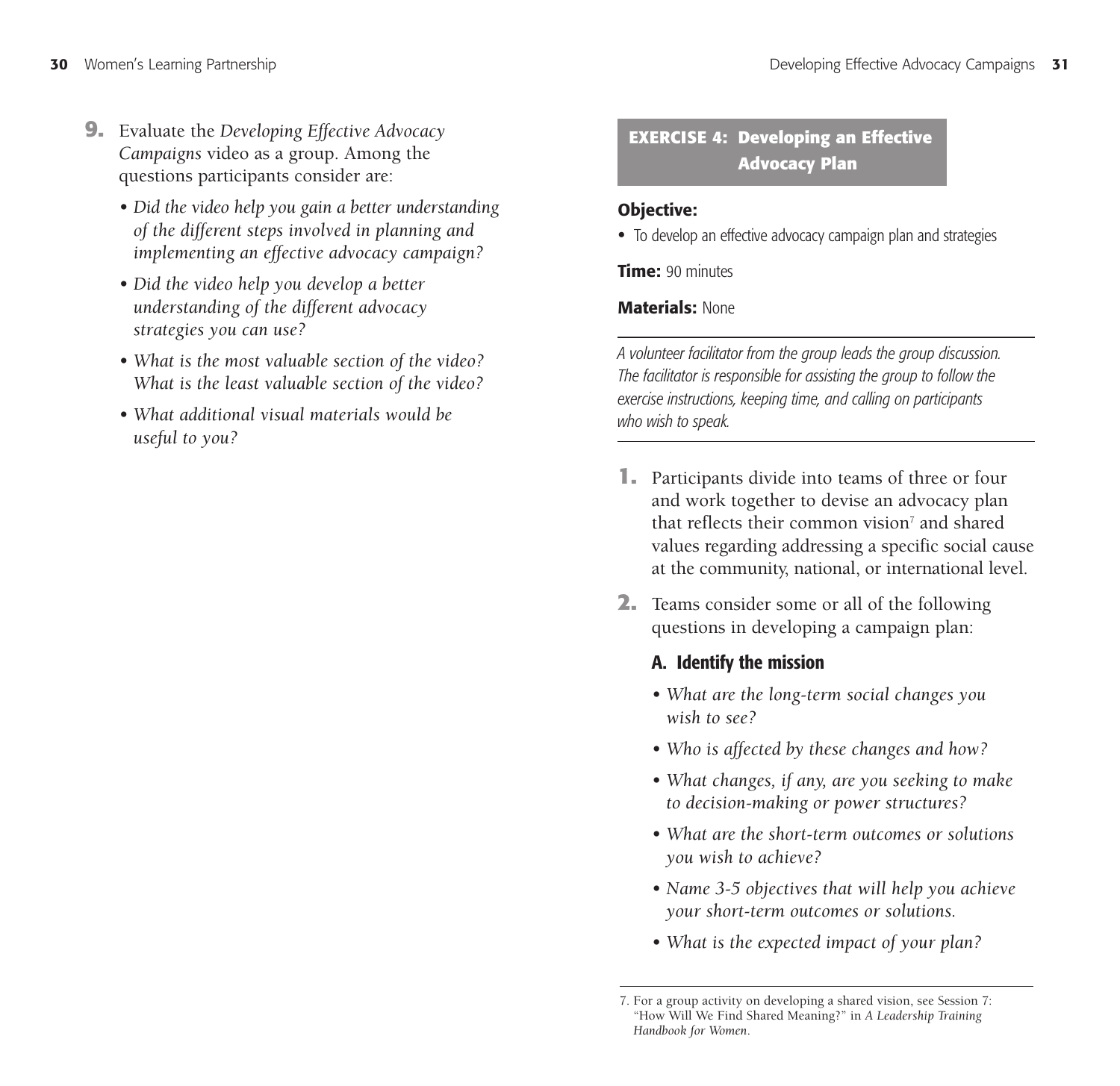### **B. Build a coalition**

- *What are the different tasks to be carried out that will help you meet your objectives? Who will perform each task?*
- *Who are your support networks and allies at the local, national, regional, or global level? Who can provide concrete support toward helping you achieve your advocacy goal?*
- *Who are your potential opponents? How can you persuade them to support you or how can you overcome the obstacles they may present?*
- *Who are the "experts" who can help enhance the effectiveness of your advocacy?*
- *How can you make each member of your coalition feel involved, take ownership, and have a stake in the outcome?*
- *What will be the role of coalition members? Will they be merely consulted or will they actively participate? Will they be recipients of information or will they participate jointly in decision-making?*
- *What decision-making methods and communication styles will you promote to minimize conflict and maximize cooperation within the coalition?*
- *Are the decision-making processes transparent and accountable?*

# **C. Develop a shared vision**

- *Can you articulate your vision in three minutes or less to any audience?*
- *What are the specific objectives to help achieve this vision?*
- *Are your objectives measurable?*
- *Are your objectives realistic considering the resources you have available?*
- *What are your non-negotiable objectives—the least you are willing to accept?*
- *Do the objectives help you clarify specific action strategies?*
- *Do you have a timeline for accomplishing your goals?*
- *Will coalition members participate in further shaping this vision? If so, how?*

## **D. Formulate and implement strategies**

- *Who do you need to approach—at the government, corporate, civil society, community, family, and/or individual levels—to implement the proposed solution?*
- *What strategies can you use to reach these groups and individuals?*
- *Does the combination of strategies you plan to use reflect the best use of your coalition's strengths?*
- *Will the strategies help you achieve your objective within your timeline?*
- *Do your strategies require additional human, financial, material or other resources? If so, how will you mobilize these resources?*
- *How can you use communication technologies such as radio, television, email, or websites—to expand the reach of your advocacy?*
- *What are some current events such as elections, policy meetings, or recent news stories that offer opportunities for your campaign? Which strategies can help you take full advantage of the opportunities?*
- *Will your campaign lead to any backlash? If so, which strategies can you use to minimize such backlash?*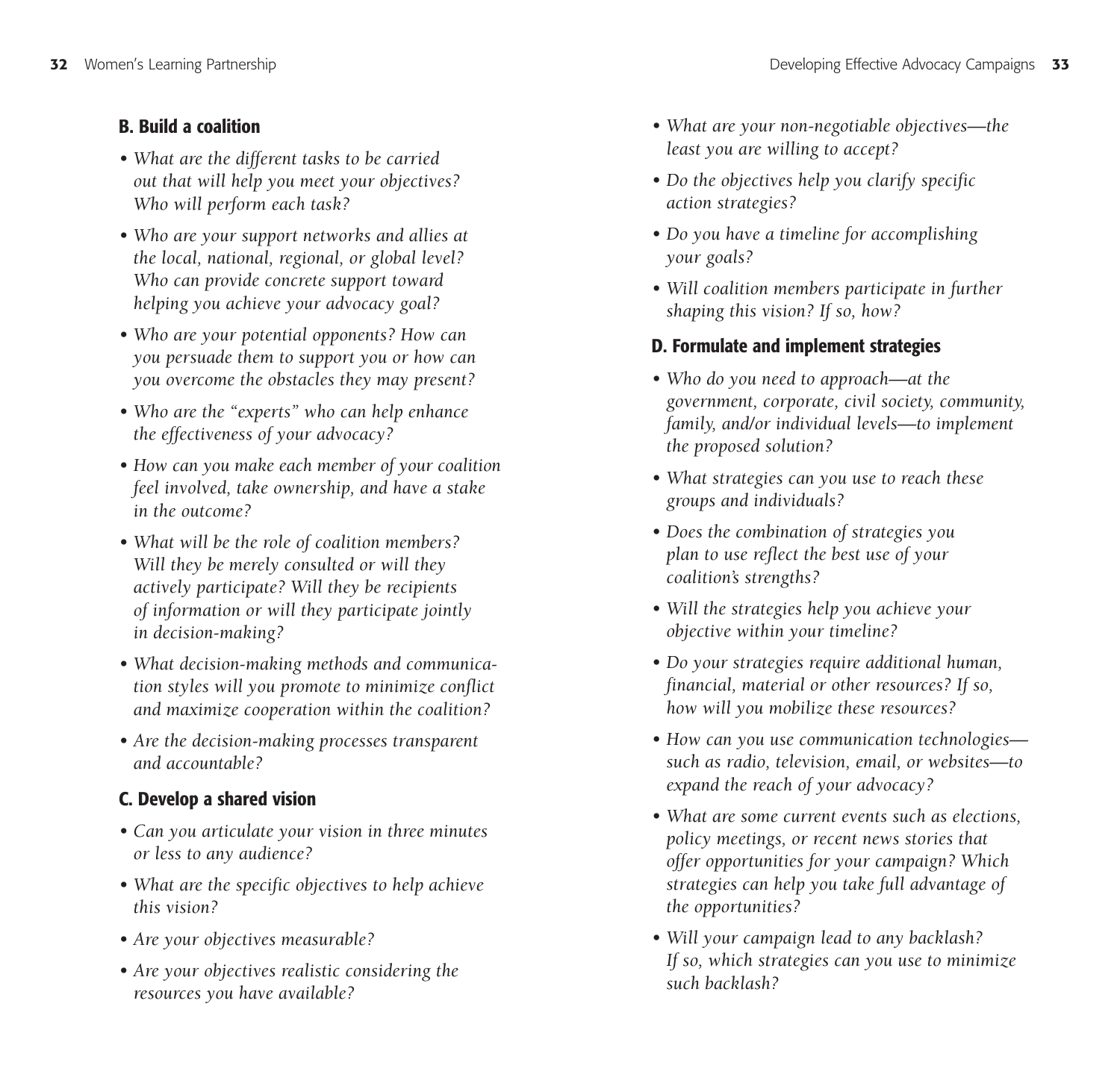*• What are some other potential threats or risks to your campaign? What can you include in your strategy to reduce the impact of threats?*

### **E. Rethink strategies**

- *Does your timeline consider or anticipate unplanned obstacles? Is your plan flexible and adaptable?*
- *What are the resources that can help you restrategize if needed?*

#### **F. Measure success**

- *How will you know you have been successful? What are 3-5 quantitative and 3-5 qualitative indicators, criteria, or benchmarks you will use to measure the short-term and long-term impact of your campaign?*
- *How will you celebrate your achievements?*

#### **G. Evaluate progress**

- *At what stages of the campaign will you evaluate progress to ensure you are meeting your objectives and priorities?*
- *What criteria will you use to evaluate the progress toward achieving the objectives of your campaign?*
- *What criteria will you use to evaluate the process by which you achieve your objectives?*
- **3.** The entire group comes together to discuss the process of developing an advocacy plan. Among the questions participants consider are:
	- *What was the most difficult part of developing a shared advocacy plan?*
	- *Were there any surprises?*
	- *What was the group's process of decision-making?*
- *Did you observe examples of team members learning from each other, and adapting or building on others' ideas?*
- *Are you satisfied with your final plan? How will you use it?*
- **4.** Spokespersons from each team take turns presenting their advocacy plan to the whole group. Participants analyze and critique the effectiveness of each advocacy plan. The group discusses some or all of the following questions:
	- *Does the campaign plan reflect principled leadership styles?*
	- *Does the campaign plan reflect participatory communication styles?*
	- *Does the campaign plan reflect the principles of a learning society?*
		- *Does the plan include diverse groups in the preparation and implementation stages?*
		- *Does the plan use ethical means to achieve its final objectives?*
	- *What recommendations would you make to enhance the advocacy plan?*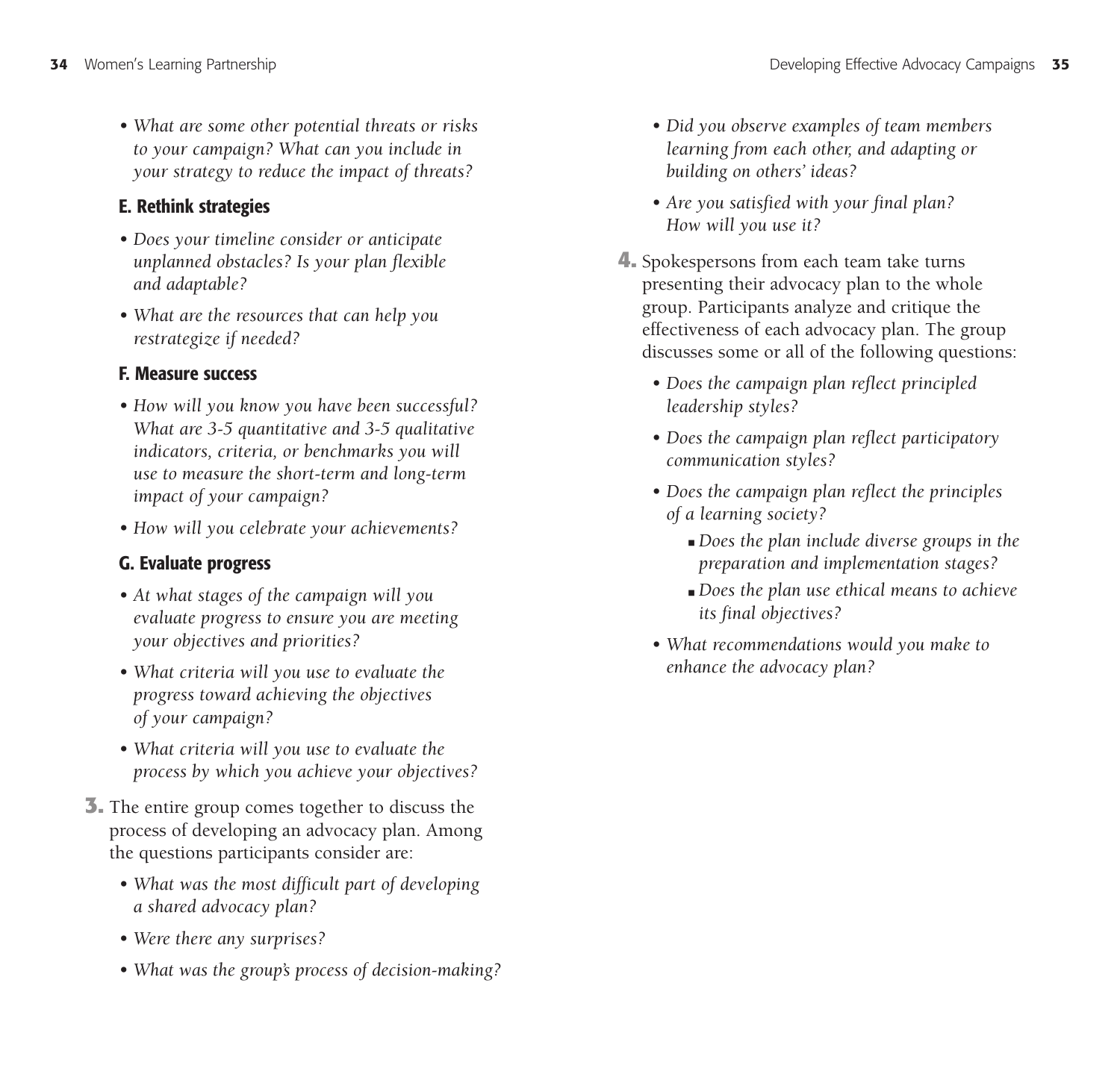# **Evaluating this Guide and Video**

Evaluation is a critical part of every learning experience during which participants have the opportunity to reflect on what they have learned and the effectiveness of the learning process itself. Moreover, facilitators can use the information provided in evaluations to revise and enhance future sessions.

#### **EXERCISE 5: Evaluation**

#### **Objectives:**

- To evaluate what participants have learned from this guide and video
- To evaluate the learning processes used in this guide and video

**Time:** 30 minutes

**Materials:** Paper or chalkboard, markers or chalk

- **1.** Going around the whole group, participants identify which aspects of the *Developing Effective Advocacy Campaigns* guide and video they liked most, and explain why. A volunteer records participants' comments on paper or chalkboard.
- **2.** Using the same process, participants identify which aspects of this guide and video they liked least, and explain why. A volunteer also records these comments.
- **3.** Next, the participants consider the following questions:
	- *Did this workshop and lessons presented in the* Developing Effective Advocacy Campaigns *guide and video meet your expectations?*
	- *Which aspects of advocacy seem easiest? Which aspects seem most difficult?*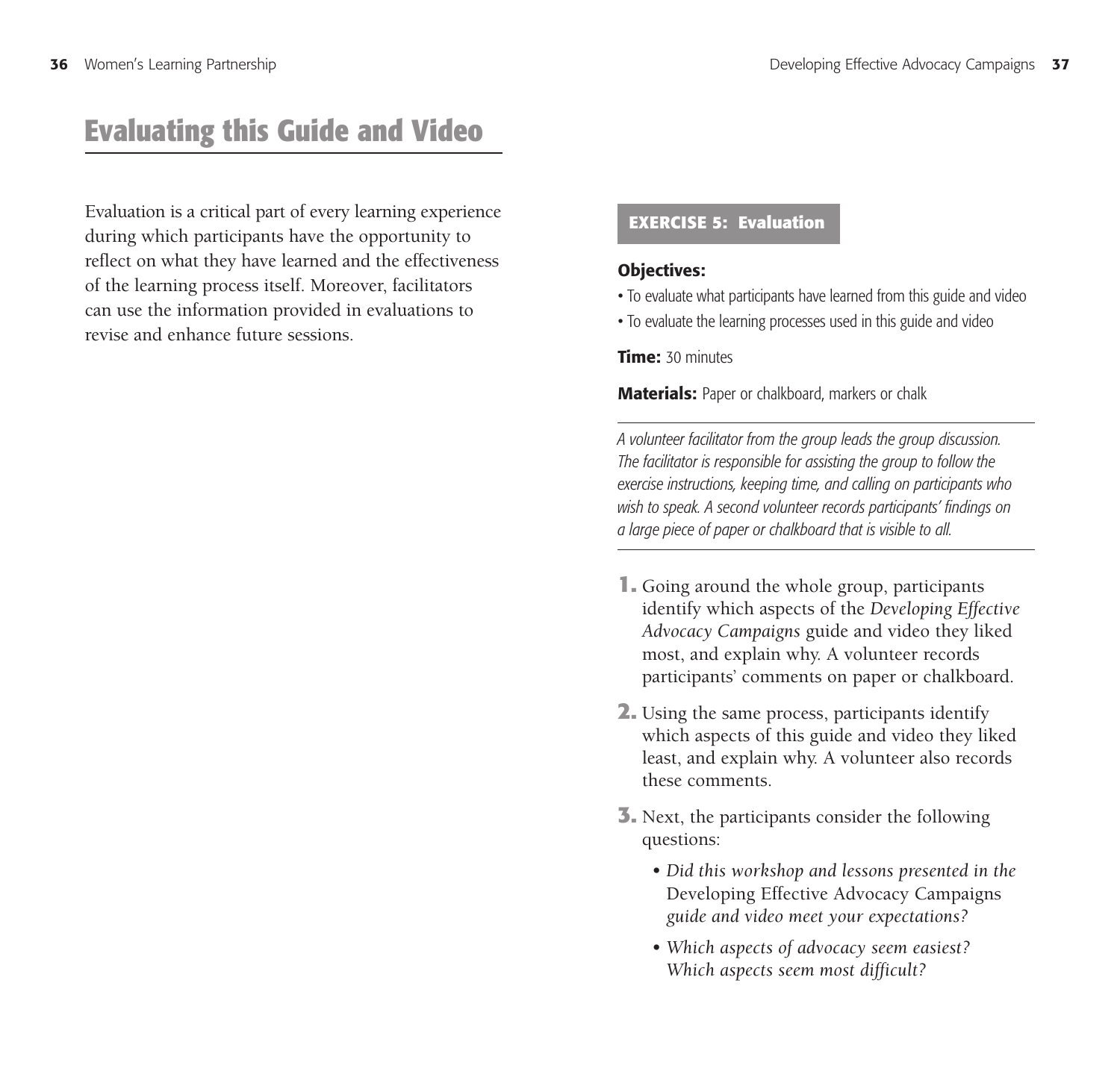- *Do you feel better prepared to plan for and participate in an advocacy campaign in the future?*
- *Are there aspects of advocacy on which you would like more information? If so, what are they?*
- *Do you feel you need further practice on any aspect of advocacy?*
- *Do you anticipate using your new advocacy skills in your daily life? If so, how or where?*
- *Are you looking forward to participating in an advocacy campaign in the future?*